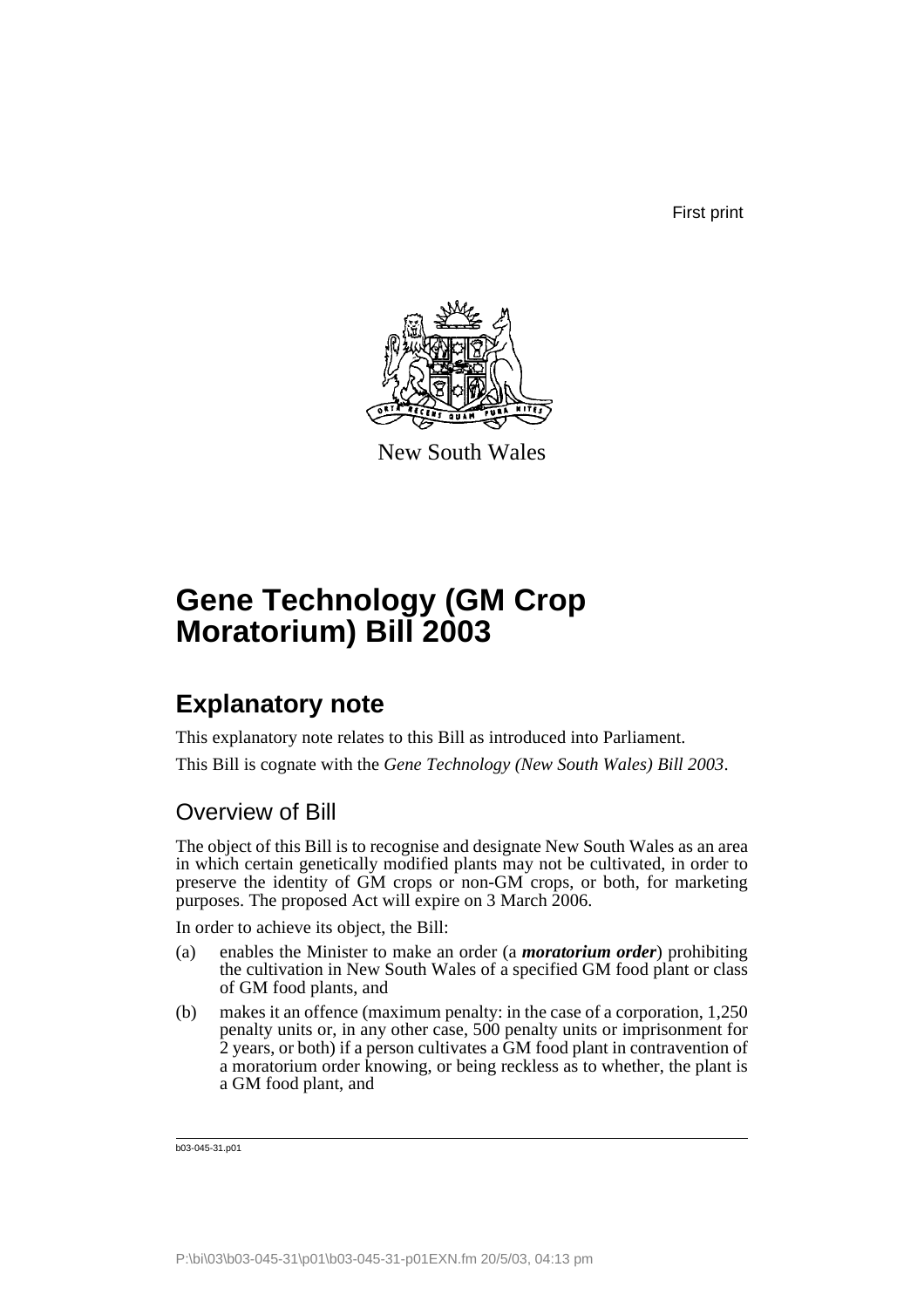Explanatory note

- (c) enables the Minister to make an order (an *exemption order*) to confer exemptions from the operation of a moratorium order, and
- (d) enables the Minister to direct a person to take certain action in relation to a plant that is part of an offending crop, including destroying the plant, and
- (e) enables the Minister to seize and dispose of any plant that is part of an offending crop, and
- (f) enables the Minister to direct a person not to cultivate a plant on land on which an offending crop has been grown, and
- (g) provides for an appeal to the Supreme Court in relation to certain directions given by the Minister, and
- (h) makes it an offence (maximum penalty: in the case of a corporation, 1,250 penalty units or, in any other case, 500 penalty units or imprisonment for 2 years, or both) if a person tries to dispose of a plant that the person has reasonable grounds to suspect has been cultivated in contravention of a moratorium order, and
- (i) makes it an offence (maximum penalty: 20 penalty units) if a person suspects that a plant has been cultivated in contravention of a moratorium order and fails to notify the Director-General of the Department of Agriculture, and
- (j) confers inspectorial powers on persons appointed by the Director-General under the proposed Act.

## Outline of provisions

## **Part 1 Preliminary**

**Clause 1** sets out the name (also called the short title) of the proposed Act.

**Clause 2** provides for the commencement of the proposed Act on the date of assent (except as provided by the proposed section).

**Clause 3** states the purpose of the proposed Act (which is to recognise and designate New South Wales as an area in which certain genetically modified plants may not be cultivated, in order to preserve the identity of GM crops or non-GM crops, or both, for marketing purposes).

**Clause 4** defines certain expressions used in the proposed Act.

**Clause 5** provides that for the purposes of the proposed Act, a *food plant* is a species or variety of plant that the Minister is satisfied is, when grown in New South Wales, primarily grown to be used (whether or not after processing) as, or as an ingredient of, food for human consumption.

Explanatory note page 2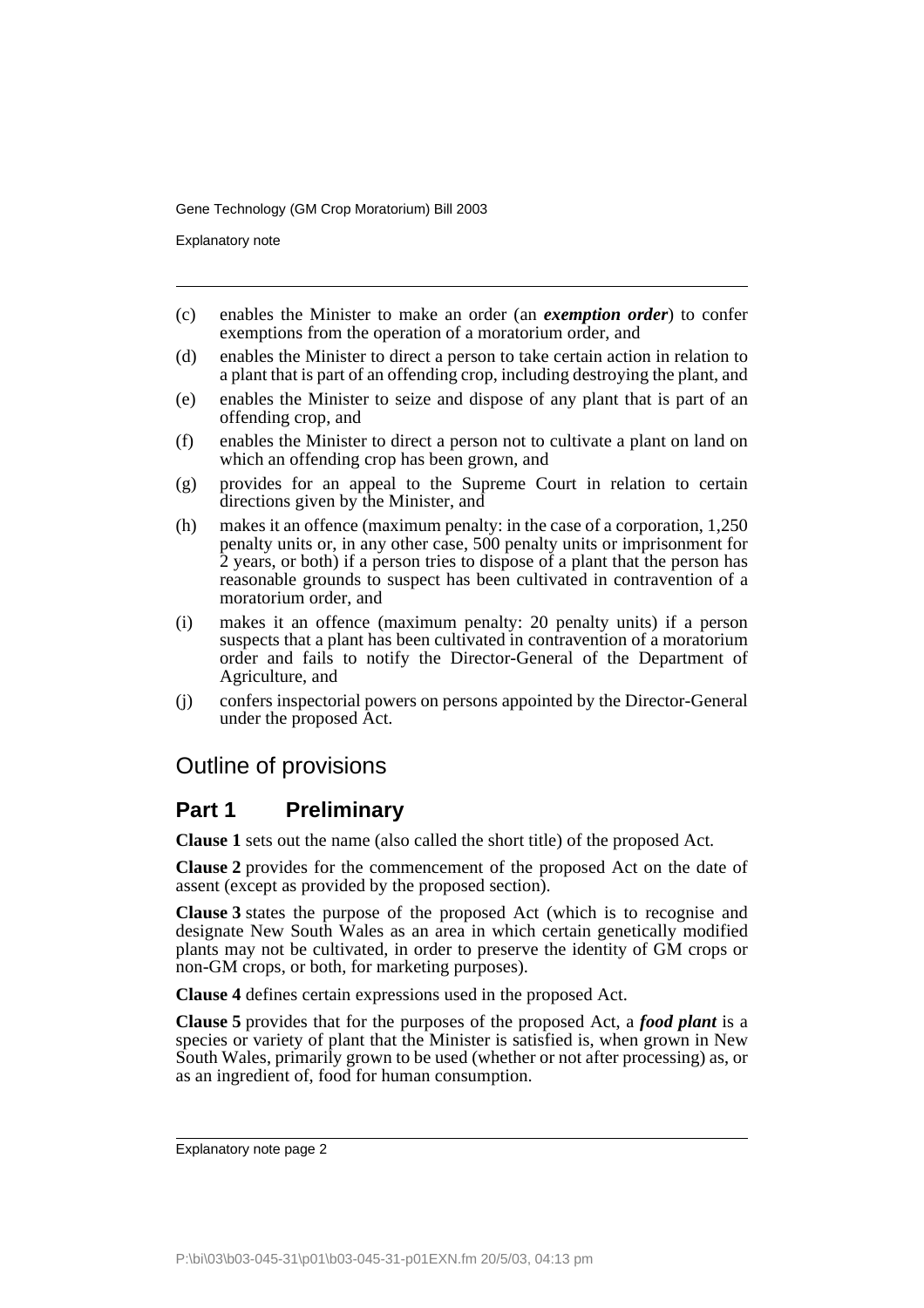Explanatory note

## **Part 2 Moratorium on cultivating certain GM plants**

#### **Division 1 Moratorium orders**

**Clause 6** provides that the Minister may by order published in the Gazette (a *moratorium order*) prohibit the cultivation in New South Wales of a specified GM food plant or class of GM food plants.

**Clause 7** makes it an offence (maximum penalty: in the case of a corporation, 1,250 penalty units or, in any other case, 500 penalty units or imprisonment for 2 years, or both) if a person cultivates a GM food plant in contravention of a moratorium order knowing, or being reckless as to whether, the plant is a GM food plant.

**Clause 8** provides that the Minister may by order published in the Gazette (an *exemption order*) confer exemptions from the operation of a moratorium order. An exemption may be conferred so as to apply to a specified person or class of persons or within a specified area or in any other specified way and it may be conferred subject to conditions or unconditionally. The cultivation of a GM food plant as permitted by an exemption order is not prohibited by a moratorium order.

**Clause 9** requires the Minister, as soon as practicable after making an order and publishing it in the Gazette, to cause notice of the order to be published in a newspaper circulating throughout the State.

**Clause 10** provides that an order takes effect on the day on which it is published in the Gazette or on a later day specified in the order.

**Clause 11** provides that an order cannot be challenged, reviewed or called into question in proceedings before any court or tribunal.

**Clause 12** requires the Director-General to keep a register of the orders made under the proposed Division. The Director-General is to cause the contents of the register to be made available for inspection free of charge by the public at the Department's head office and on the Department's website on the Internet.

### **Division 2 Enforcement of moratorium orders**

**Clause 13** provides that if the Minister is in possession of a certificate (of a type referred to in proposed section 18) that relates to a plant (the *tested plant*) and the Minister believes on reasonable grounds that the tested plant is a GM food plant specified in a moratorium order and the tested plant was not cultivated pursuant to an exemption order, the Minister may do one or more of the following: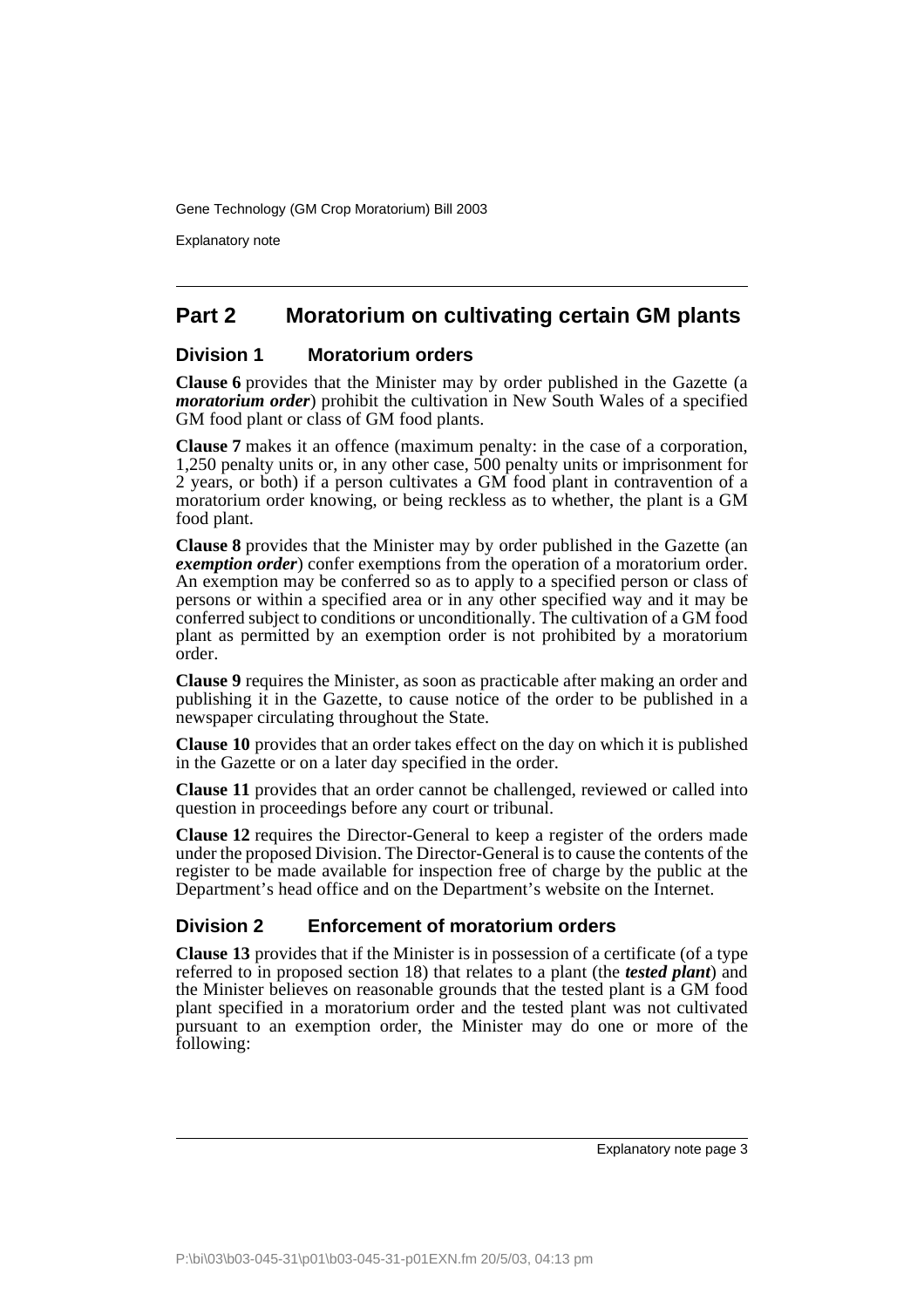Explanatory note

- (a) give a written direction to the owner or person having custody or control of the tested plant or any plant that is or was part of the offending crop requiring that person to take such action in relation to the plant as may be specified,
- (b) authorise an inspector to seize and dispose of or destroy the tested plant or any plant that is or was part of the offending crop and any container in which such a plant is growing or stored if the owner or person having custody or control of the plant has been given a direction under the proposed section and failed to comply with the requirements of the direction or if the Minister considers that seizure and disposal or destruction of the plant is required urgently,
- (c) in order to prevent the contamination of future crops, give a written direction to the owner or occupier of land on which the Minister reasonably believes the tested plant or the offending crop has been cultivated, directing that person not to cultivate any plant of a species or variety specified in the direction on the land for such period as is specified.

The proposed section defines *offending crop* as the crop in which the tested plant has been cultivated.

**Clause 14** makes it an offence (maximum penalty: in the case of a corporation, 1,250 penalty units or, in any other case, 500 penalty units or imprisonment for 2 years, or both) if a person who is given a written direction under the proposed Division fails, without reasonable excuse, to comply with the requirements of the direction.

**Clause 15** provides that:

- (a) a person given a written direction under the proposed Division is liable for any costs incurred in complying with the requirements of the direction, and
- (b) the owner or person having custody or control of any plant or container that is seized and disposed of or destroyed under proposed section 13 (3) is liable for any costs incurred, and
- (c) the owner or person having custody or control of any plant that is the subject of a certificate referred to in proposed section  $18$  is liable for the costs of the test referred to in that certificate.

Any costs incurred by the Minister are taken to be a debt due to the Minister from the person and in any proceedings for the recovery of any such debt, a certificate signed by the Minister stating the amount of the costs and the manner in which they were incurred is evidence of the matters certified.

Explanatory note page 4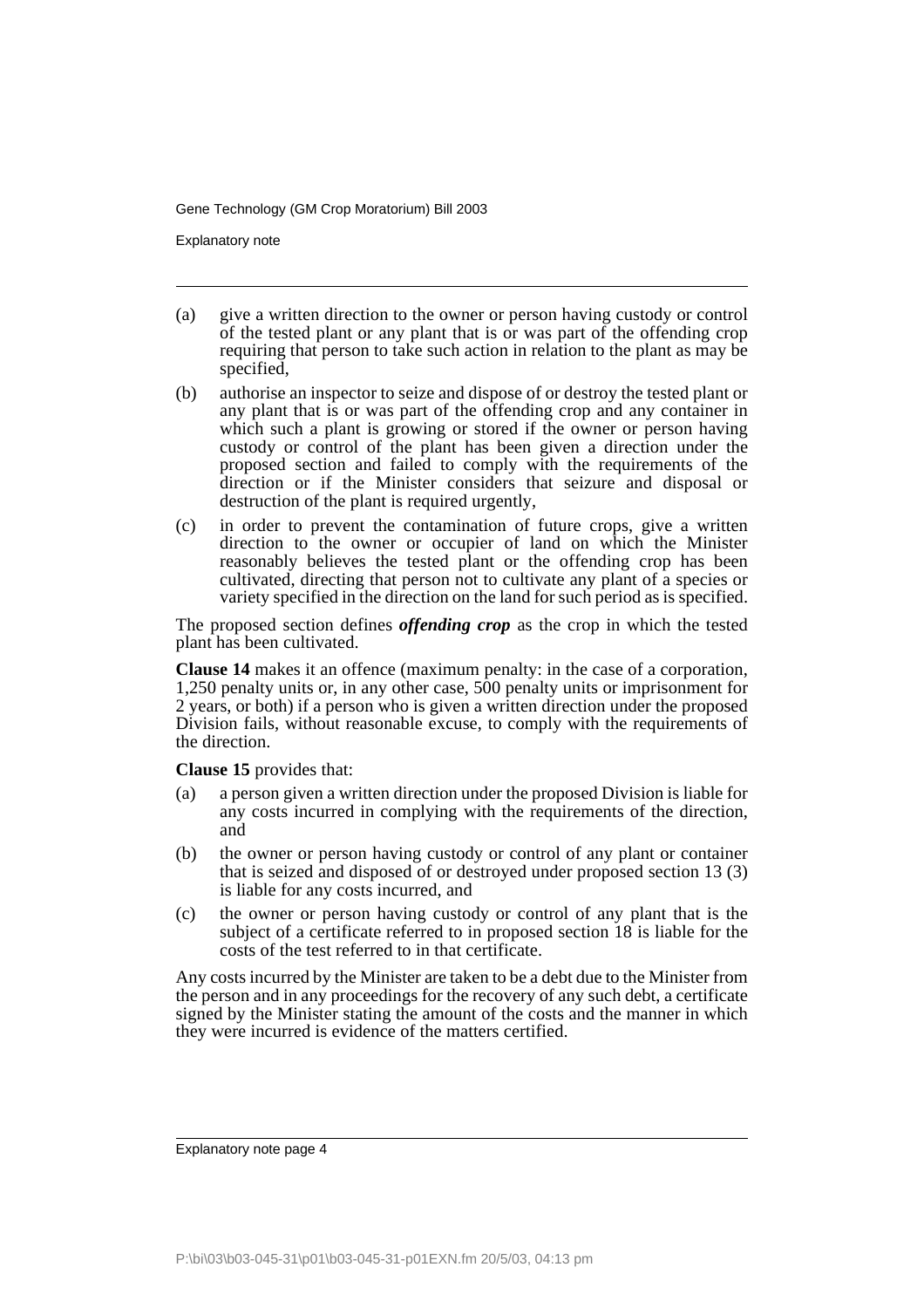Explanatory note

**Clause 16** provides that a person aggrieved by a direction given to the person under proposed section  $13(2)$  may appeal to the Supreme Court against the direction. An appeal can be made even if the direction has been executed and an appeal does not affect a direction appealed against until the Supreme Court finally determines the appeal. On the hearing of an appeal, the Supreme Court may make an order reversing, affirming or amending the direction, remit the matter back to the Minister, make an order giving a direction that the Minister could give, make an order awarding compensation or make such other order in relation to the appeal as the Court sees fit. If the Supreme Court gives a direction that the Minister may give, the direction is taken to be a direction of the Minister under that provision (other than for the purposes of an appeal under the proposed section). An award of compensation may only be made in relation to losses suffered directly by the person given the direction appealed against and may only be made to the extent that the appeal is successful. The Supreme Court cannot award exemplary or punitive damages or damages in the nature of aggravated damages.

**Clause 17** provides that except as provided by the proposed Division, a direction under the proposed Division cannot be challenged, reviewed or called into question in proceedings before any court or tribunal.

**Clause 18** provides that a certificate signed by the person in charge of an approved laboratory (that is accredited by the National Association of Testing Authorities, Australia or prescribed by the regulations) stating that a Polymerase Chain Reaction test (or such other test as may be prescribed by the regulations) has been conducted on a plant, and that the test shows that the plant has been genetically modified, is conclusive proof that the plant has been genetically modified.

### **Division 3 Other offences**

**Clause 19** makes it an offence (maximum penalty: in the case of a corporation, 1,250 penalty units or, in any other case, 500 penalty units or imprisonment for 2 years, or both) if the owner or person having custody or control of a plant does any of the following if the person is aware or has reasonable grounds to suspect that the plant has been cultivated in contravention of a moratorium order or is or was part of a crop in which a plant was cultivated in contravention of a moratorium order:

- (a) transfer ownership, custody or control of the plant,
- (b) offer the plant for sale,
- (c) offer to supply the plant,
- (d) destroy the plant,

Explanatory note page 5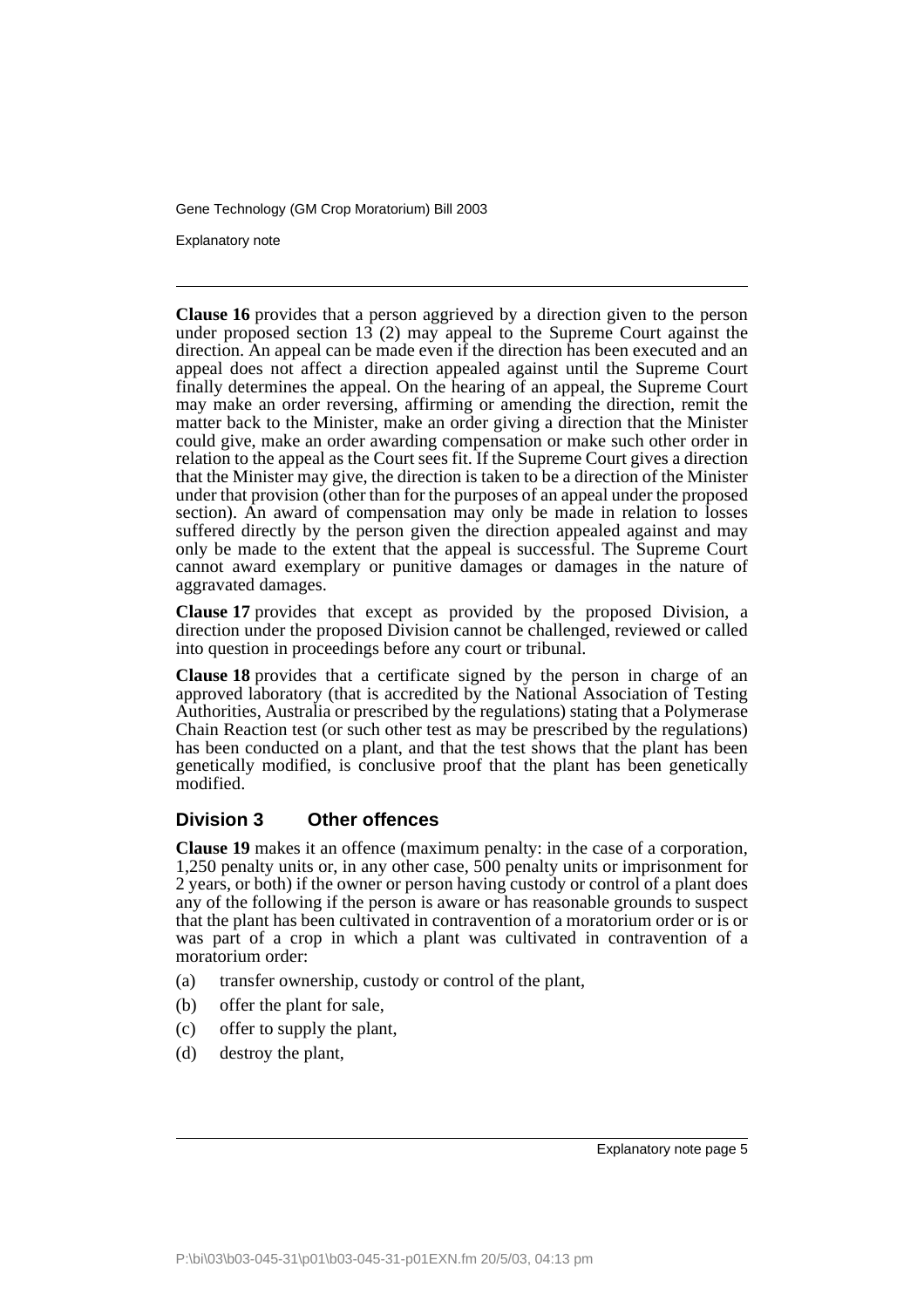Explanatory note

(e) move the plant to another location,

except in accordance with a permit issued by the Director-General or a direction under proposed Division 2.

**Clause 20** makes it an offence (maximum penalty: 20 penalty units) if a person, who is aware or suspects that a plant has been cultivated in contravention of a moratorium order, fails to notify the Director-General of certain matters within 2 days of becoming aware or forming that suspicion. However, a person is not required to notify the Director-General of a matter if the person has a reasonable excuse or if the person believes on reasonable grounds that the Director-General has already been notified of the matter. A person who is required to notify the Director-General of a matter under the proposed section is not excused from that requirement because of any duty of confidentiality or other restriction on disclosure or because provision of the information may tend to incriminate the person or make the person liable to a penalty. A notification provided is not admissible in evidence in any criminal proceedings against the person who provided the notification except proceedings for an offence against the proposed section.

## **Part 3 Enforcement**

**Clause 21** provides that the Director-General may appoint any officer of the Department of Agriculture, or any person whom the Director-General considers is suitably qualified for the purpose, to be an inspector for the purposes of the proposed Act.

**Clause 22** provides that an inspector may at any reasonable time enter and inspect any premises for the purpose of ascertaining whether or not a provision of the proposed Act, or any regulation made under the proposed Act, is being or has been complied with or contravened. The proposed section sets out the powers of an inspector while on premises entered under the proposed section or under the authority of a search warrant. The proposed section does not authorise an inspector to enter any part of premises that is being used for residential purposes except with the consent of the occupier or under the authority of a search warrant.

**Clause 23** provides that a power to enter premises, or to make an inspection or take other action on premises, may not be exercised unless the inspector proposing to exercise the power is in possession of a certificate of authority, gives reasonable notice to the occupier of the premises of the intention to exercise the power (unless the giving of notice would defeat the purpose for which it is intended to exercise the power), exercises the power at a reasonable time, unless it is being exercised in an emergency, and uses no more force than is reasonably necessary to effect the entry or make the inspection. If damage is

Explanatory note page 6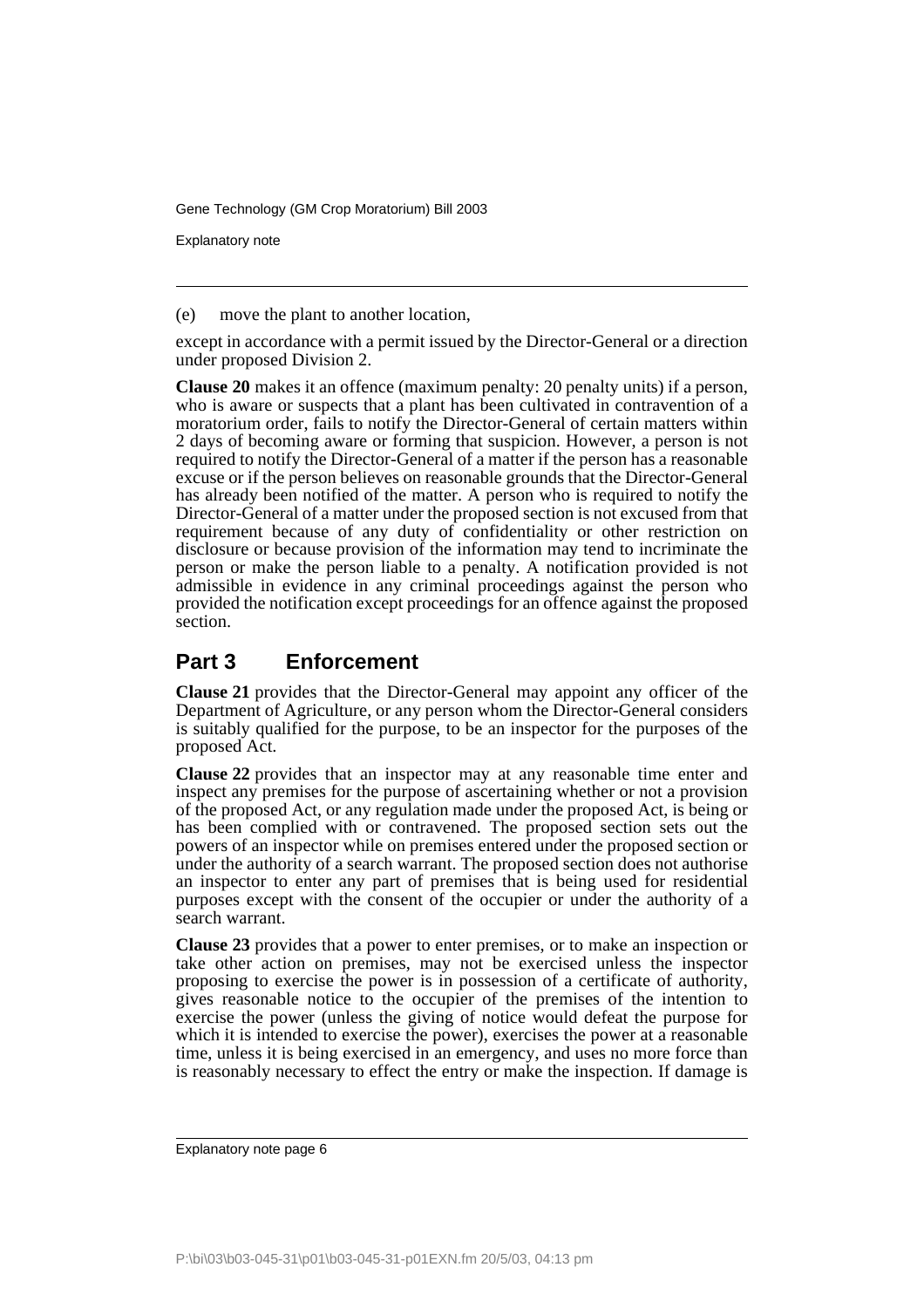Explanatory note

caused by an inspector exercising a power to enter premises, a reasonable amount of compensation is recoverable from the Crown.

**Clause 24** provides that an inspector may by notice in writing, require a person to furnish to the inspector such information or records (or both) as the inspector requires by the notice, being information that relates to the question of whether or not the proposed Act or the regulations are being or have been contravened.

**Clause 25** provides that an inspector may require a person whom the inspector suspects on reasonable grounds to have knowledge of matters in respect of which information is reasonably required for the purposes of the proposed Act to answer questions in relation to those matters. An inspector may, by notice in writing, require a corporation to nominate a director or officer of the corporation to be the corporation's representative for the purpose of answering questions and answers given by a person so nominated bind the corporation.

**Clause 26** provides that an inspector may require a person whom the inspector suspects on reasonable grounds to have contravened or to be contravening the proposed Act or the regulations to state his or her full name and residential address.

**Clause 27** provides that a person who is required under the proposed Part to answer a question or to produce a thing is not excused from answering the question or producing that thing on the ground that it might tend to incriminate the person or make the person liable to a penalty. The answer to the question or production of the thing is not admissible in evidence against the person in any criminal proceedings (except proceedings for an offence under proposed section  $29$  (1)–(3)) if the person objected at the time on the ground that it might incriminate the person, or the person was not warned on that occasion that the person may object on the ground that it might incriminate the person.

**Clause 28** permits an inspector to apply to an authorised justice for a search warrant for premises if the inspector believes on reasonable grounds that a provision of the proposed Act or the regulations is being or has been contravened on the premises, or that there is on the premises evidence of a contravention of a provision of the proposed Act or the regulations.

**Clause 29** creates a number of offences (maximum penalty: 10 penalty units or imprisonment for 3 months, or both) if a person, without reasonable excuse, neglects or fails to comply with a requirement made of the person by an inspector, or if a person furnishes any information or makes a statement in purported compliance with a requirement made by an inspector under the proposed Act, knowing that it is false or misleading in a material respect, or if a person, without reasonable excuse, hinders or obstructs an inspector, or if a person, without reasonable excuse, removes or tampers with anything that has been seized or any sample that has been taken under the proposed Act.

Explanatory note page 7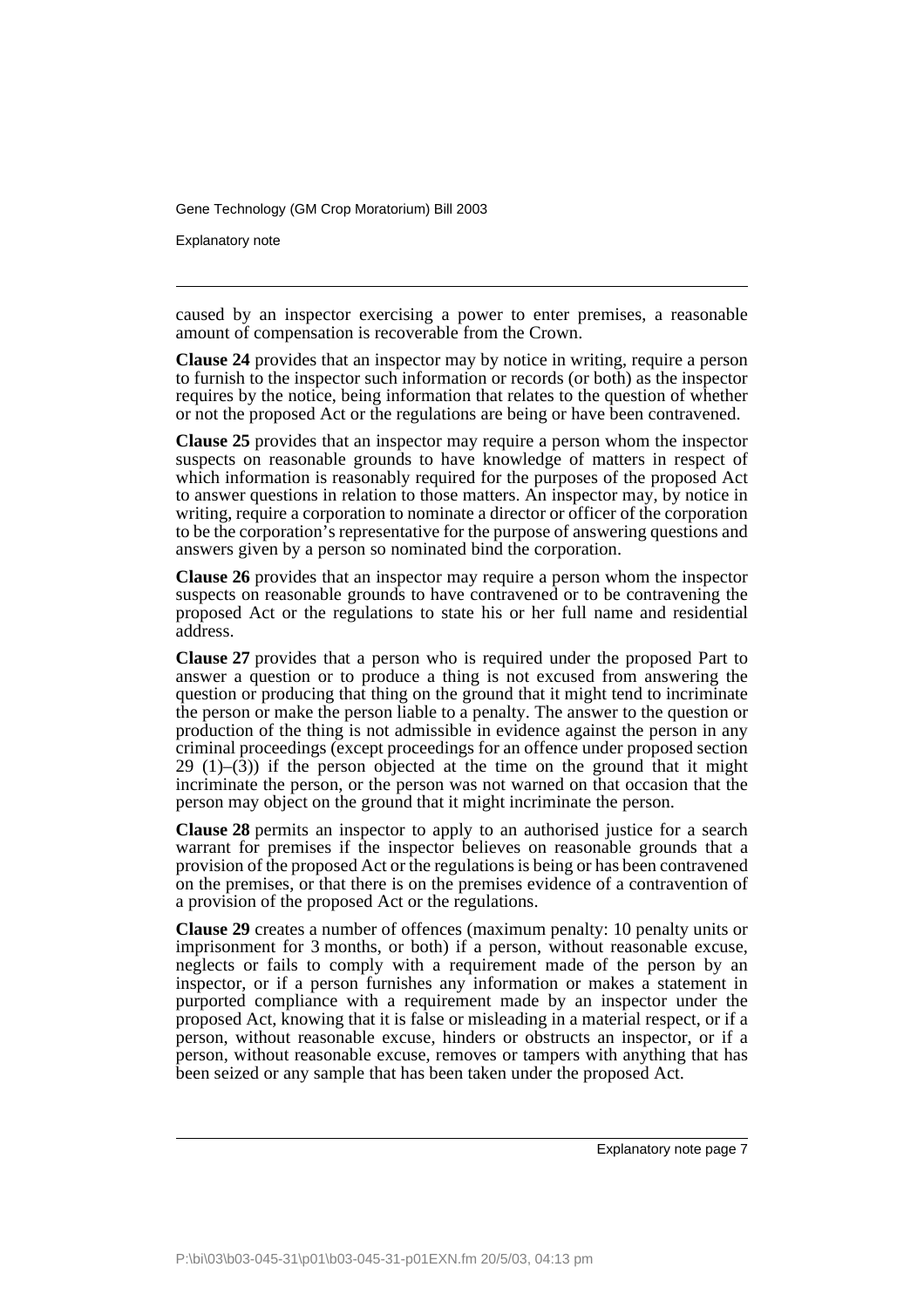Explanatory note

**Clause 30** provides that any item seized under the proposed Act is forfeited to the Crown and may be destroyed or disposed of in such manner as the Minister directs. However, if any seized item is forfeited to the Crown and the Minister is satisfied that there has been no contravention of the proposed Act or the regulations in relation to the seized item, and the seized item has not been disposed of or destroyed, the Minister must immediately cause the seized item to be delivered to such person as appears to the Minister to be the person who would, but for the forfeiture, have been entitled to it. If any seized item is delivered to a person under the proposed section, such proprietary and other interests as existed immediately before the forfeiture are revived.

**Clause 31** provides that if a person has contravened, is contravening or is proposing to contravene a provision of the proposed Act, the Supreme Court may, on the application of the Minister, grant an injunction restraining the person from doing so or requiring the person to do any act or thing necessary to avoid or remedy the contravention.

## **Part 4 Miscellaneous**

**Clause 32** provides that compensation is not payable by or on behalf of the Crown in relation to anything that is authorised by or under the proposed Act.

**Clause 33** provides that proceedings for an offence under the proposed Act or the regulations may be dealt with summarily before a Local Court or before the Supreme Court in its summary jurisdiction. If proceedings are brought in a Local Court, the maximum monetary penalty that the Local Court may impose for the offence is 100 penalty units or such other amount as may be prescribed by the regulations.

**Clause 34** provides that an inspector or other prescribed person (an *authorised officer*) may serve a penalty notice on a person if it appears to the authorised officer that the person has committed an offence under the proposed Act or the regulations, being an offence prescribed by the regulations.

**Clause 35** provides that in any proceedings for an offence against a provision of the proposed Act or the regulations, the onus of proving that a person had a reasonable excuse (as referred to in the provision) lies with the defendant.

**Clause 36** provides for proceedings for offences in relation to officers of corporations.

**Clause 37** permits the Minister to delegate to an authorised person the exercise of any of the Minister's powers under the proposed Act or the regulations, other than the power to make an order under proposed Division 1 of Part 2, the power to give a direction or authorisation under proposed section 13 and the power of delegation. The proposed section also permits the Director-General to delegate

Explanatory note page 8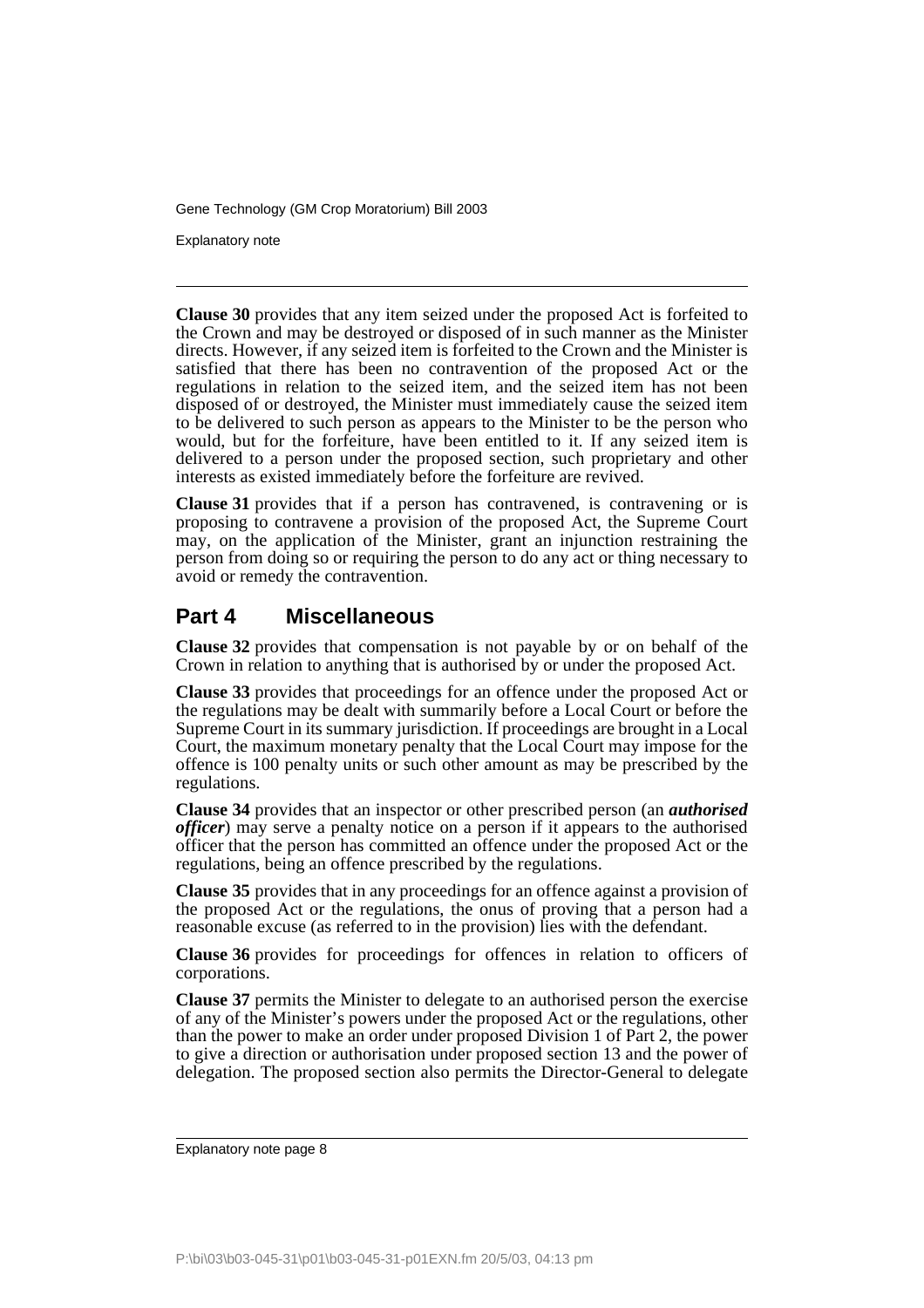Explanatory note

to an authorised person the exercise of any of the functions delegated to the Director-General by the Minister, or any of the other functions of the Director-General under the proposed Act or the regulations, other than the power of delegation.

**Clause 38** provides that for the purposes of the proposed Act, a plant may be described by its scientific name, its common name or in any other way.

**Clause 39** is a formal provision giving effect to the savings, transitional and other provisions in Schedule 1.

**Clause 40** is a formal provision giving effect to the amendments to the Acts specified in Schedule 2.

**Clause 41** enables the Governor to make regulations in connection with the proposed Act. The regulations may create offences punishable by a penalty not exceeding 100 penalty units.

**Clause 42** provides that the proposed Act expires on 3 March 2006.

## **Schedule 1 Savings, transitional and other provisions**

**Schedule 1** contains provisions of a savings and transitional nature.

## **Schedule 2 Amendment of Acts**

**Schedule 2.1** amends the *Gene Technology (GM Crop Moratorium) Act 2003* (the proposed Act) to enable the proposed Act to be amended to take account of the proposed repeal of the *Search Warrants Act 1985* and its replacement by the *Law Enforcement (Powers and Responsibilities) Act 2002*.

**Schedule 2.2** amends the *Fines Act 1996* to permit penalty notices to be issued under the proposed Act.

**Schedule 2.3 and 2.4** amend the *Law Enforcement (Powers and Responsibilities) Act 2002* and the *Search Warrants Act 1985*, respectively, to permit a search warrant to be issued under the proposed Act.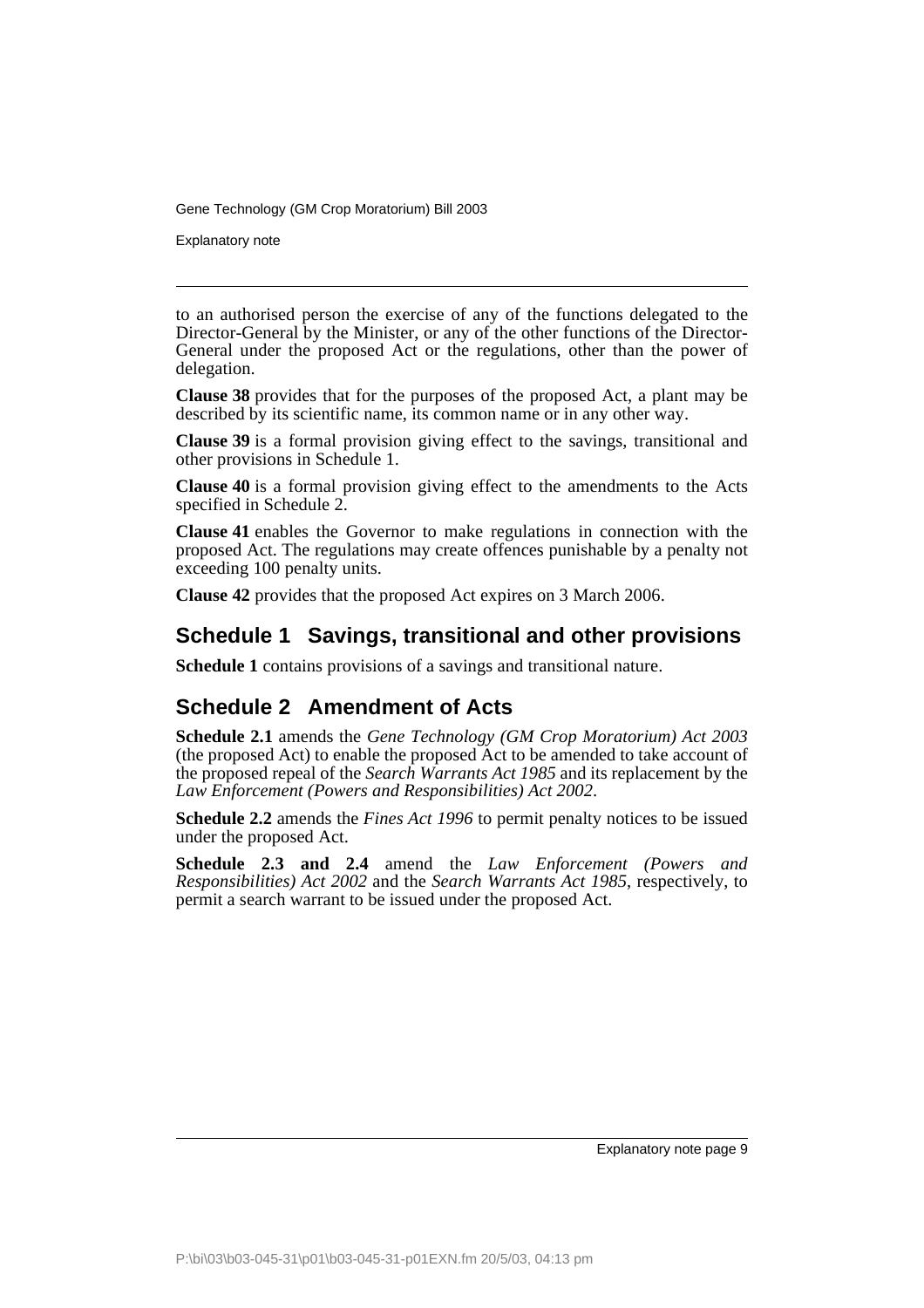Explanatory note

Explanatory note page 10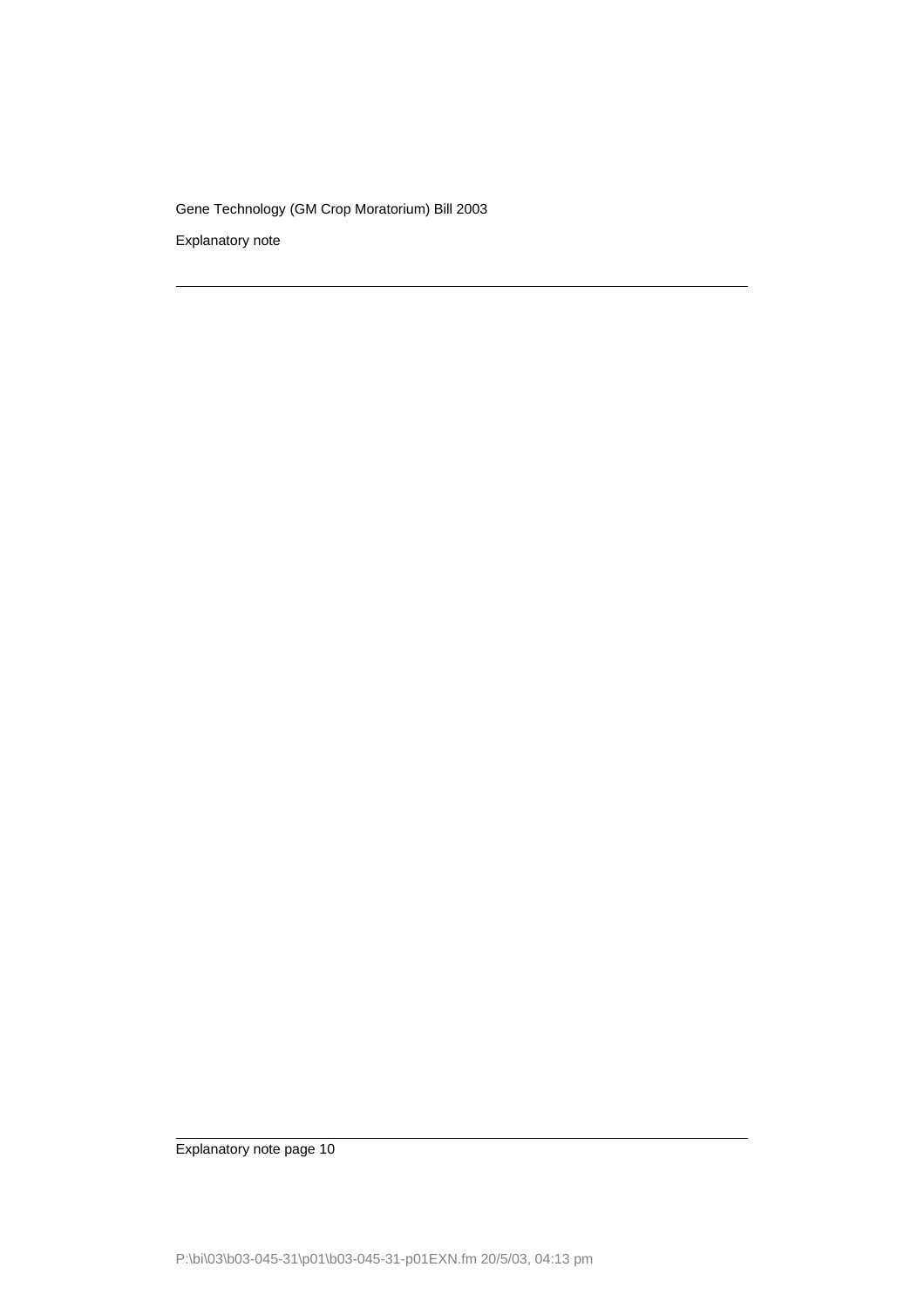First print



New South Wales

# **Gene Technology (GM Crop Moratorium) Bill 2003**

## **Contents**

|        |                                                  | Page |
|--------|--------------------------------------------------|------|
| Part 1 | <b>Preliminary</b>                               |      |
|        | Name of Act<br>1                                 | 2    |
|        | 2<br>Commencement                                | 2    |
|        | 3<br>Purpose                                     | 2    |
|        | Definitions<br>4                                 | 2    |
|        | 5<br>Food plants                                 | 3    |
| Part 2 | Moratorium on cultivating certain GM plants      |      |
|        | <b>Division 1</b><br><b>Moratorium orders</b>    |      |
|        | Moratorium orders to prohibit GM food crops<br>6 | 4    |
|        | 7<br>Offence of contravening moratorium order    | 4    |
|        | Exemptions from moratorium order<br>8            | 4    |
|        | 9<br>Notification of making an order             | 4    |
|        | Commencement of order<br>10                      | 5    |
|        | 11<br>Order cannot be challenged                 | 5    |
|        |                                                  |      |

b03-045-31.p01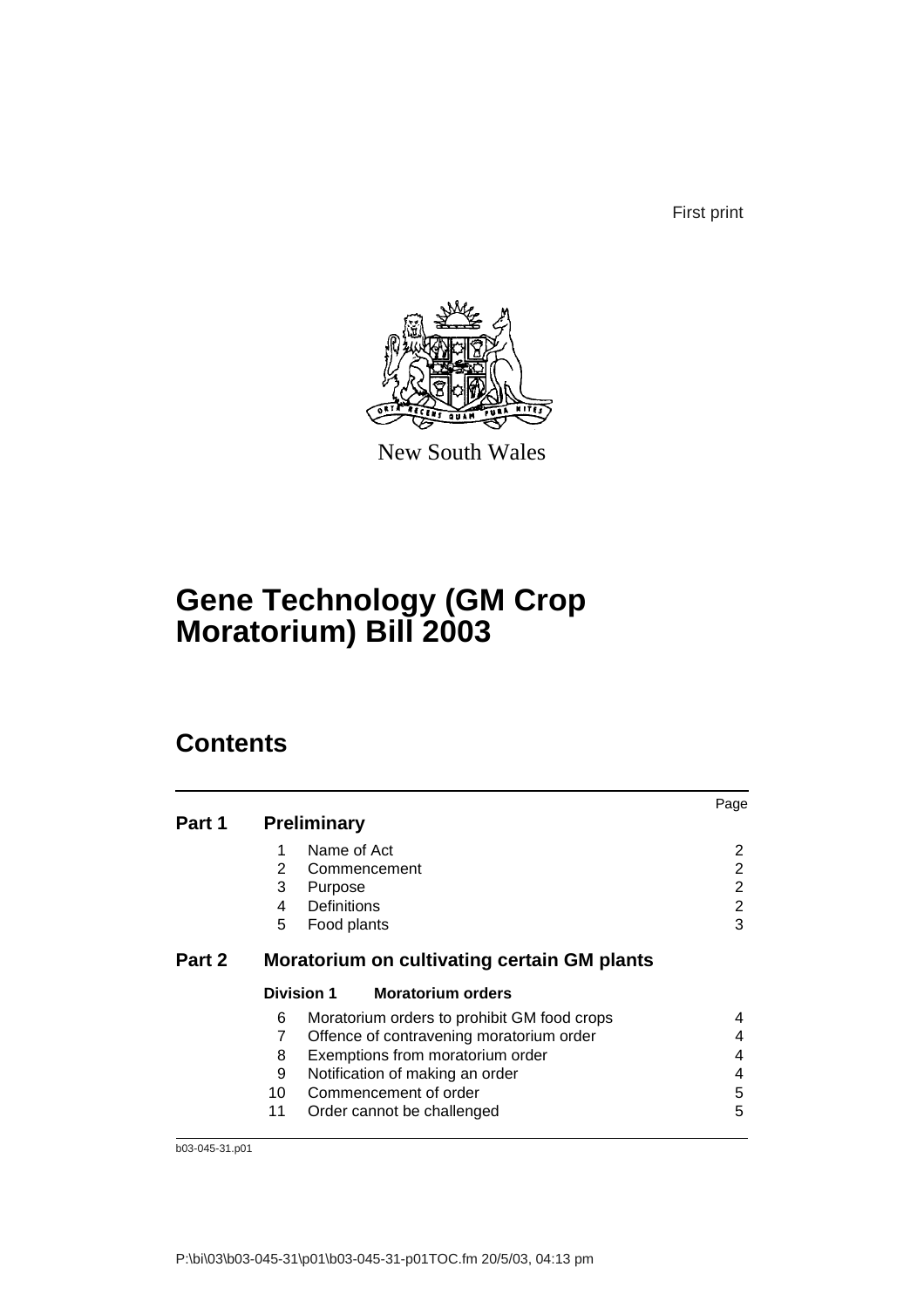**Contents** 

|                  |                                                                |                                                                                                                                                                                                                                                                                                                                                                                          | Page                                                           |
|------------------|----------------------------------------------------------------|------------------------------------------------------------------------------------------------------------------------------------------------------------------------------------------------------------------------------------------------------------------------------------------------------------------------------------------------------------------------------------------|----------------------------------------------------------------|
|                  | 12                                                             | Director-General to keep register of orders                                                                                                                                                                                                                                                                                                                                              | 5                                                              |
|                  | <b>Division 2</b>                                              | <b>Enforcement of moratorium orders</b>                                                                                                                                                                                                                                                                                                                                                  |                                                                |
|                  | 13<br>14<br>15<br>16<br>17<br>18                               | Minister's directions<br>Offence-failure to comply with Minister's direction<br>Costs of complying with Minister's direction<br>Appeal to Supreme Court<br>Direction cannot be challenged<br>Certificate is conclusive proof that plant is genetically modified 8                                                                                                                        | 5<br>6<br>6<br>7<br>8                                          |
|                  | <b>Division 3</b>                                              | <b>Other offences</b>                                                                                                                                                                                                                                                                                                                                                                    |                                                                |
|                  | 19<br>20                                                       | Offence-disposal of offending plants<br>Offence—failure to report contravention of moratorium order                                                                                                                                                                                                                                                                                      | 9<br>9                                                         |
| Part 3           |                                                                | <b>Enforcement</b>                                                                                                                                                                                                                                                                                                                                                                       |                                                                |
|                  | 21<br>22<br>23<br>24<br>25<br>26<br>27<br>28<br>29<br>30<br>31 | Appointment of inspectors<br>Powers of inspectors<br>Provisions relating to exercise of powers<br>Requirement to provide information and records<br>Power of inspectors to require answers<br>Power to demand name and address<br>Limitation on self-incrimination<br>Search warrants<br>Offences-enforcement<br>Disposal of seized items<br>Injunctions to prevent contravention of Act | 11<br>11<br>13<br>13<br>14<br>14<br>14<br>15<br>15<br>16<br>17 |
| Part 4           |                                                                | <b>Miscellaneous</b>                                                                                                                                                                                                                                                                                                                                                                     |                                                                |
|                  | 32<br>33<br>34<br>35<br>36<br>37<br>38<br>39<br>40<br>41<br>42 | No compensation payable<br>Summary proceedings for offences<br>Penalty notices for certain offences<br>Onus of proof concerning reasonable excuse<br>Offences by corporations<br>Delegation<br>Describing plants<br>Savings, transitional and other provisions<br>Amendment of Acts<br>Regulations<br>Expiry of Act                                                                      | 18<br>18<br>18<br>19<br>19<br>20<br>20<br>20<br>20<br>20<br>21 |
| <b>Schedules</b> |                                                                |                                                                                                                                                                                                                                                                                                                                                                                          |                                                                |
|                  | 1<br>$\overline{2}$                                            | Savings, transitional and other provisions<br>Amendment of Acts                                                                                                                                                                                                                                                                                                                          | 22<br>23                                                       |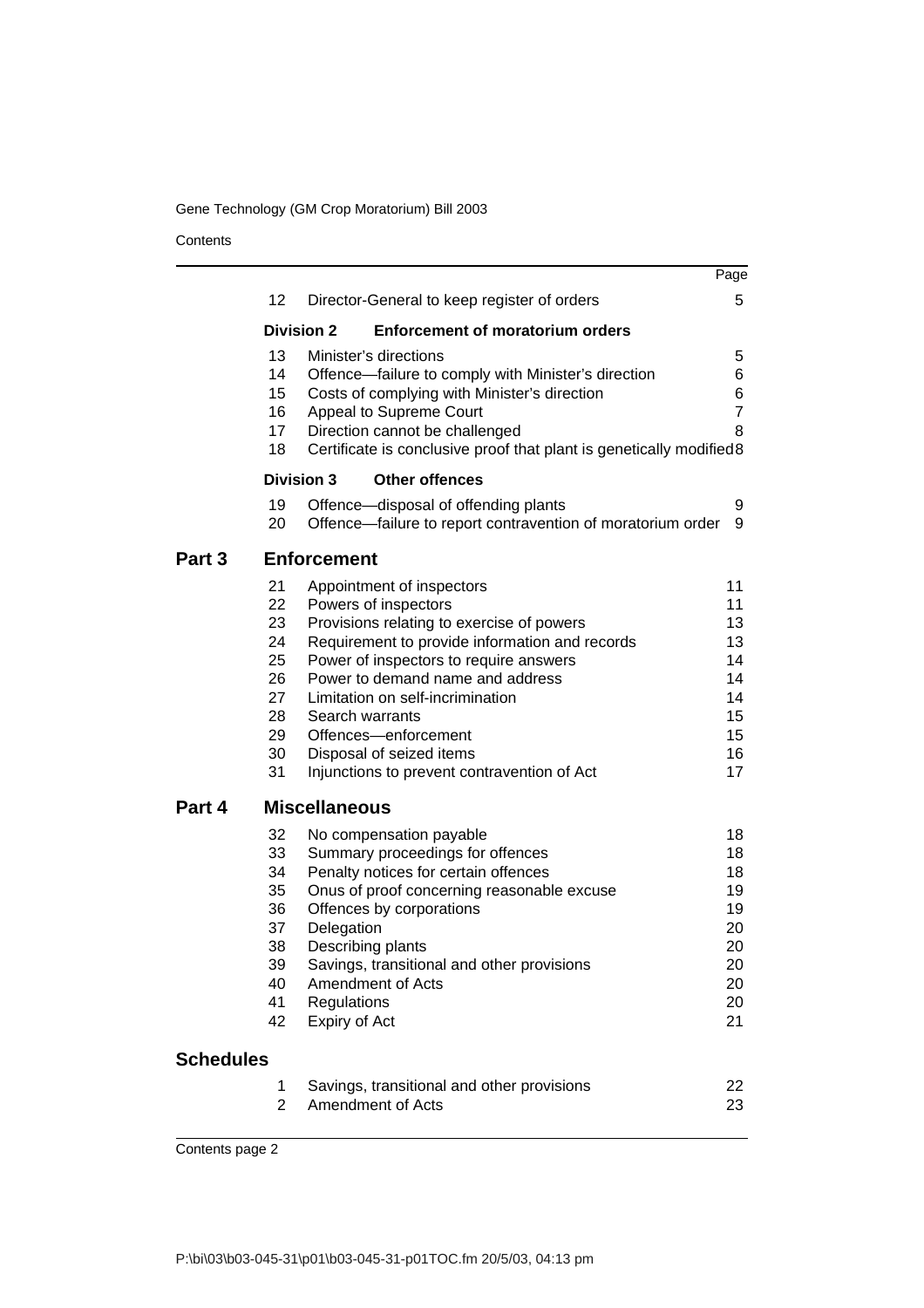

New South Wales

# **Gene Technology (GM Crop Moratorium) Bill 2003**

No , 2003

## **A Bill for**

An Act to enable a moratorium to be imposed on the cultivation of certain genetically modified plants; and for other purposes.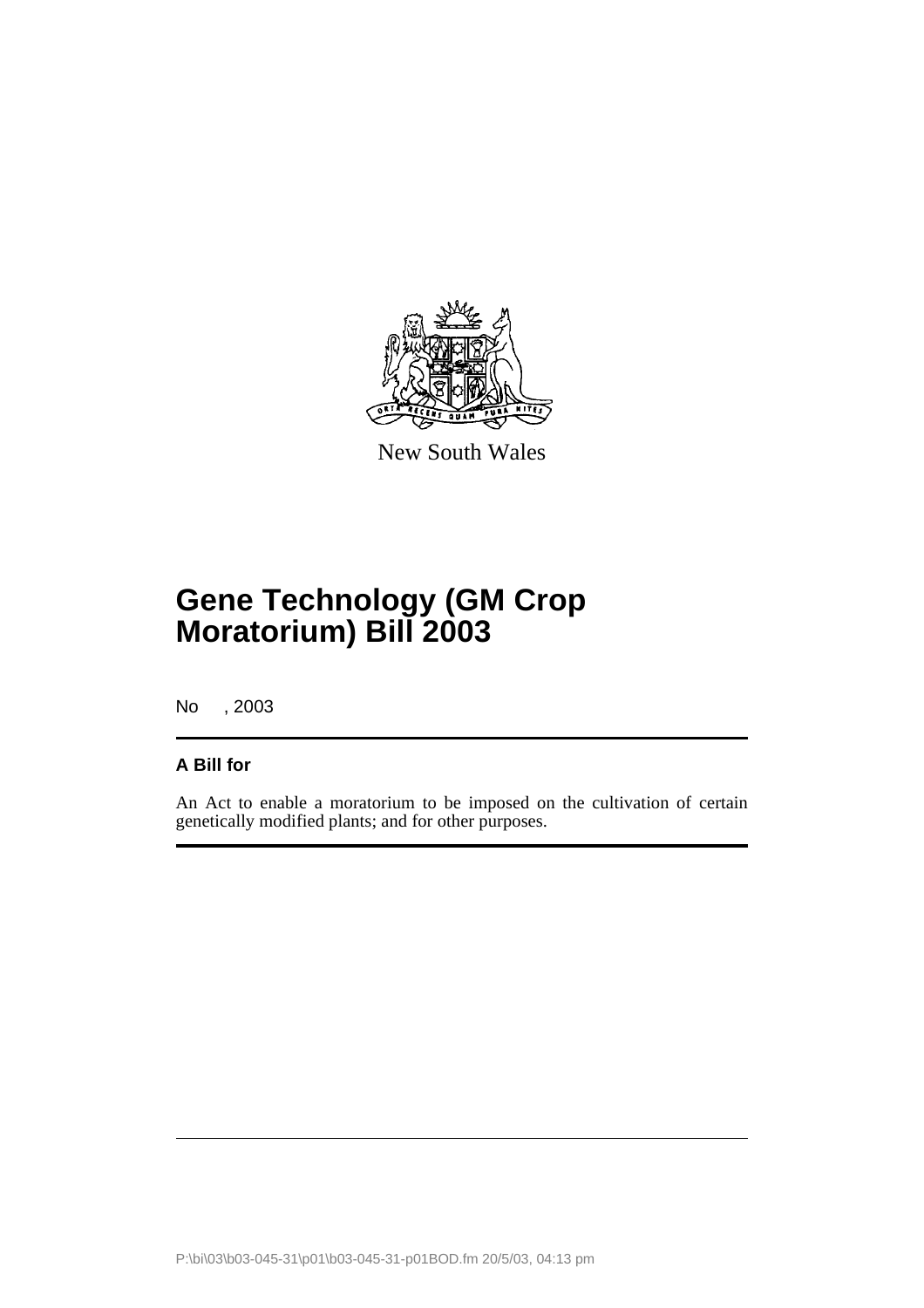Part 1 Preliminary

<span id="page-13-4"></span><span id="page-13-3"></span><span id="page-13-2"></span><span id="page-13-1"></span><span id="page-13-0"></span>

|              |     | The Legislature of New South Wales enacts:                                                                                                                                                                                       | 1                    |
|--------------|-----|----------------------------------------------------------------------------------------------------------------------------------------------------------------------------------------------------------------------------------|----------------------|
| Part 1       |     | <b>Preliminary</b>                                                                                                                                                                                                               | 2                    |
| 1            |     | <b>Name of Act</b>                                                                                                                                                                                                               | 3                    |
|              |     | This Act is the Gene Technology (GM Crop Moratorium) Act 2003.                                                                                                                                                                   | 4                    |
| $\mathbf{2}$ |     | <b>Commencement</b>                                                                                                                                                                                                              | 5                    |
|              | (1) | This Act commences on the date of assent, except as provided by<br>subsection (2).                                                                                                                                               | 6<br>7               |
|              | (2) | Schedule 2.1 and 2.3 commence on the commencement of Division<br>4 of Part 5 of the Law Enforcement (Powers and Responsibilities)<br>Act 2002.                                                                                   | 8<br>9<br>10         |
| 3            |     | <b>Purpose</b>                                                                                                                                                                                                                   | 11                   |
|              |     | The purpose of this Act is to recognise and designate New South<br>Wales as an area in which certain genetically modified plants may<br>not be cultivated, in order to preserve the identity of one or both of<br>the following: | 12<br>13<br>14<br>15 |
|              |     | GM crops,<br>(a)                                                                                                                                                                                                                 | 16                   |
|              |     | non-GM crops,<br>(b)                                                                                                                                                                                                             | 17                   |
|              |     | for marketing purposes.                                                                                                                                                                                                          | 18                   |
| 4            |     | <b>Definitions</b>                                                                                                                                                                                                               | 19                   |
|              | (1) | In this Act:                                                                                                                                                                                                                     | 20                   |
|              |     | <i>cultivate</i> a plant, includes plant, tend, nurture or harvest the plant.                                                                                                                                                    | 21                   |
|              |     | <b>Department</b> means the Department of Agriculture.                                                                                                                                                                           | 22                   |
|              |     | director of a corporation means a person who is a director of the<br>corporation within the meaning of the Corporations Act 2001 of the<br>Commonwealth.                                                                         | 23<br>24<br>25       |
|              |     | <b>Director-General</b> means the Director-General of the Department.                                                                                                                                                            | 26                   |
|              |     | <i>exemption order</i> means an order in force under section 8.                                                                                                                                                                  | 27                   |
|              |     | <i>exercise</i> a function includes perform a duty.                                                                                                                                                                              | 28                   |
|              |     | <i>food plant</i> has the meaning given by section 5.                                                                                                                                                                            | 29                   |
|              |     | <i>function</i> includes a power, authority or duty.                                                                                                                                                                             | 30                   |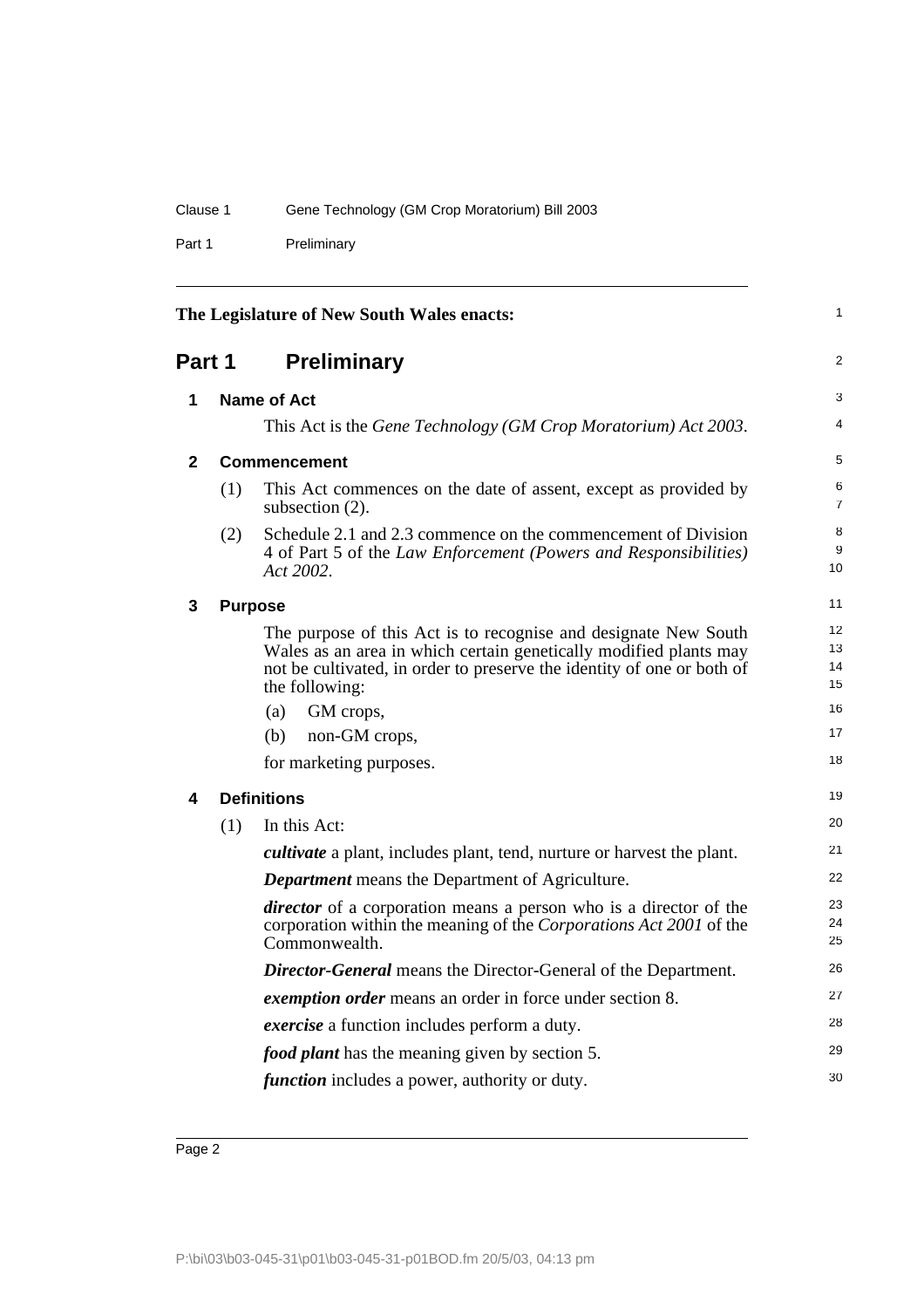| Gene Technology (GM Crop Moratorium) Bill 2003 |        |  |
|------------------------------------------------|--------|--|
| Preliminary                                    | Part 1 |  |

<span id="page-14-0"></span>

|   | <b>gene technology</b> has the same meaning as in the Gene Technology<br>Act 2000 of the Commonwealth. |                                                                                                                                                                                                                                                                                    |                      |  |
|---|--------------------------------------------------------------------------------------------------------|------------------------------------------------------------------------------------------------------------------------------------------------------------------------------------------------------------------------------------------------------------------------------------|----------------------|--|
|   |                                                                                                        | GM food plant means a food plant that has been genetically<br>modified, that is, a food plant that:                                                                                                                                                                                | 3<br>4               |  |
|   |                                                                                                        | has been modified by gene technology, or<br>(a)                                                                                                                                                                                                                                    | 5                    |  |
|   |                                                                                                        | has inherited from another plant particular traits that occurred<br>(b)<br>in that other plant because of gene technology.                                                                                                                                                         | 6<br>$\overline{7}$  |  |
|   |                                                                                                        | <i>inspector</i> means an inspector appointed under section 21.                                                                                                                                                                                                                    | 8                    |  |
|   |                                                                                                        | <i>moratorium order</i> means an order in force under section 6.                                                                                                                                                                                                                   | 9                    |  |
|   |                                                                                                        | <i>plant</i> includes the seed or any part of a plant whether living or dead<br>and whether attached to a plant or not.                                                                                                                                                            | 10<br>11             |  |
|   | (2)                                                                                                    | Notes included in this Act do not form part of this Act.                                                                                                                                                                                                                           | 12                   |  |
| 5 |                                                                                                        | <b>Food plants</b>                                                                                                                                                                                                                                                                 | 13                   |  |
|   |                                                                                                        | For the purposes of this Act, a <i>food plant</i> is a species or variety of<br>plant that the Minister is satisfied is, when grown in New South<br>Wales, primarily grown to be used (whether or not after processing)<br>as, or as an ingredient of, food for human consumption. | 14<br>15<br>16<br>17 |  |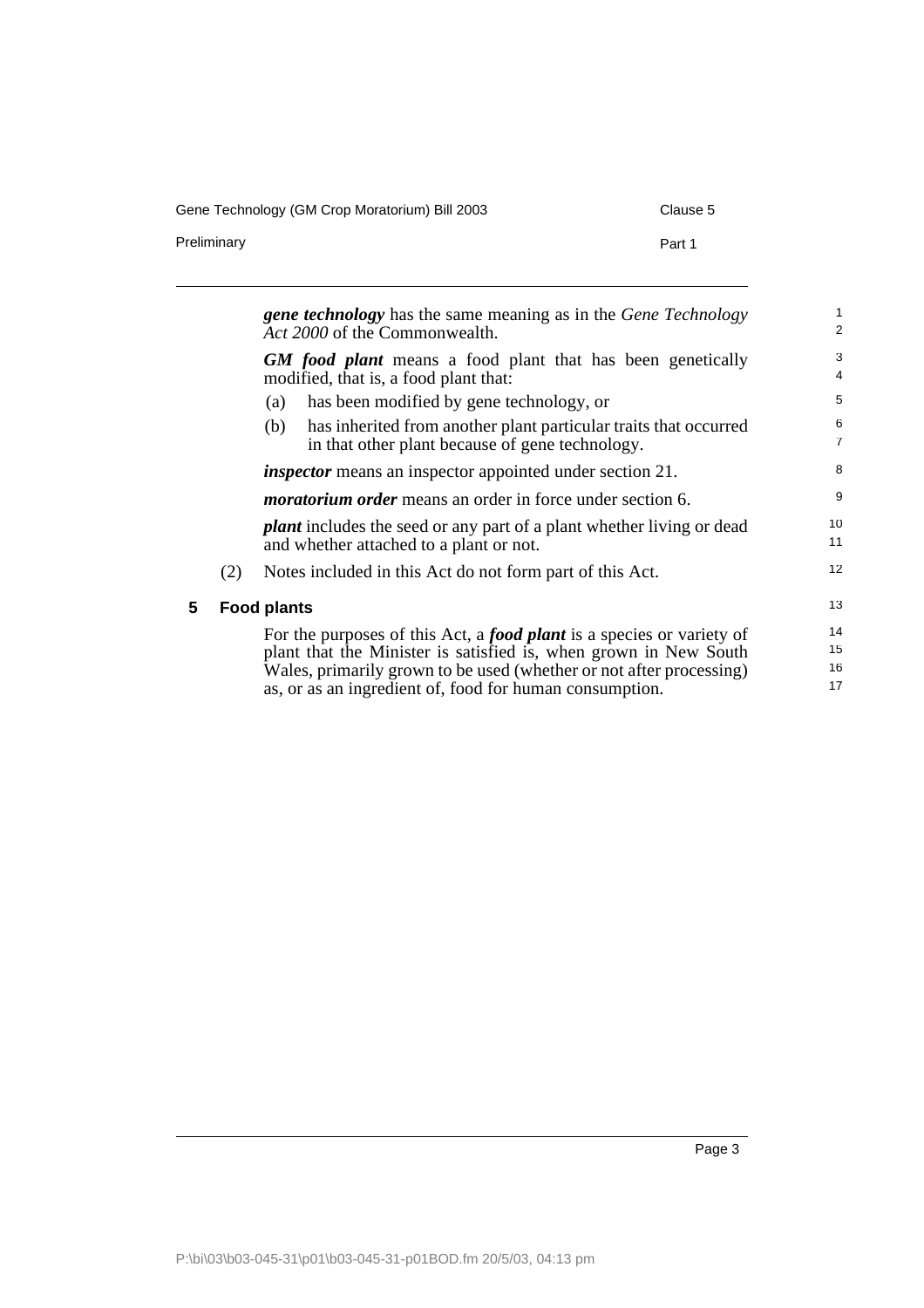| Part 2 | Moratorium on cultivating certain GM plants |  |
|--------|---------------------------------------------|--|
|--------|---------------------------------------------|--|

## <span id="page-15-0"></span>**Part 2 Moratorium on cultivating certain GM plants**

#### <span id="page-15-2"></span><span id="page-15-1"></span>**Division 1 Moratorium orders**

#### **6 Moratorium orders to prohibit GM food crops**

The Minister may by order published in the Gazette (a *moratorium order*) prohibit the cultivation in New South Wales of a specified GM food plant or class of GM food plants. **Note.** Section 42 provides that the Act expires on 3 March 2006.

1

 $\overline{2}$ 

#### <span id="page-15-3"></span>**7 Offence of contravening moratorium order**

A person must not cultivate a GM food plant in contravention of a moratorium order knowing, or being reckless as to whether, the plant is a GM food plant.

Maximum penalty: in the case of a corporation, 1,250 penalty units or, in any other case, 500 penalty units or imprisonment for 2 years, or both.

#### <span id="page-15-4"></span>**8 Exemptions from moratorium order**

- (1) The Minister may by order published in the Gazette (an *exemption order*) confer exemptions from the operation of a moratorium order.
- (2) An exemption may be conferred so as to apply to a specified person or class of persons or within a specified area or in any other specified way. An exemption may be conferred subject to conditions or unconditionally.
- (3) The cultivation of a GM food plant as permitted by an exemption order is not prohibited by a moratorium order.
- (4) An exemption order can form part of a moratorium order or can be a separate order.

#### <span id="page-15-5"></span>**9 Notification of making an order**

- (1) As soon as practicable after making an order under this Division and publishing it in the Gazette, the Minister must cause notice of the order to be published in a newspaper circulating throughout the State.
- (2) Failure to comply with subsection (1) does not invalidate an order.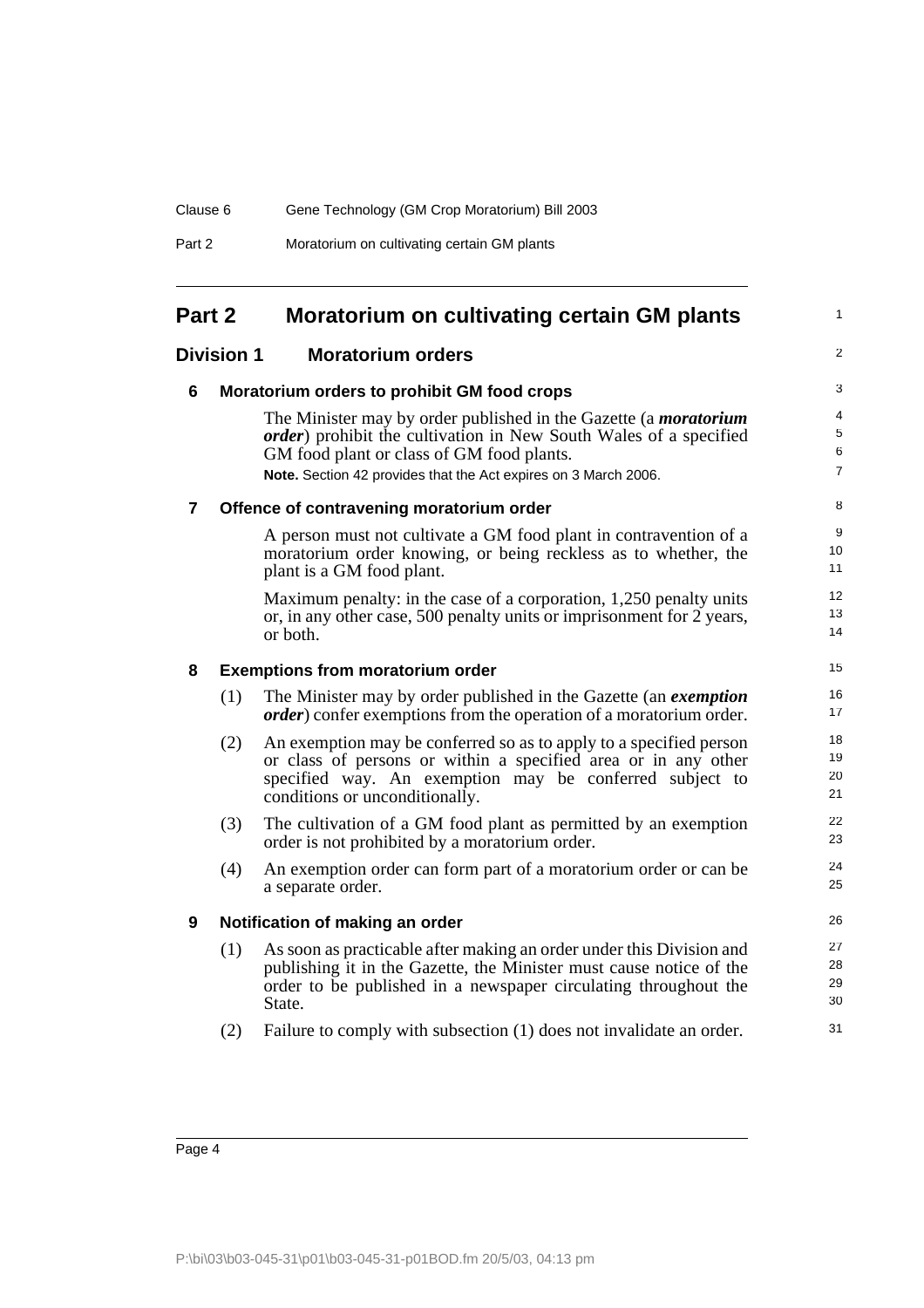| Gene Technology (GM Crop Moratorium) Bill 2003 | Clause 10 |
|------------------------------------------------|-----------|
| Moratorium on cultivating certain GM plants    | Part 2    |

#### <span id="page-16-4"></span><span id="page-16-3"></span><span id="page-16-2"></span><span id="page-16-1"></span><span id="page-16-0"></span>**10 Commencement of order** An order made under this Division takes effect on the day on which it is published in the Gazette or on a later day specified in the order. **11 Order cannot be challenged** An order made under this Division cannot be challenged, reviewed or called into question in proceedings before any court or tribunal. **12 Director-General to keep register of orders** (1) The Director-General is to keep a register of the orders made under this Division. (2) The register is to contain such particulars of each order made under this Division and is to be kept in such manner and form as the Director-General may from time to time determine, subject to the regulations. (3) The Director-General is to cause the contents of the register to be made available for inspection free of charge by the public at the Department's head office and on the Department's website on the Internet. **Division 2 Enforcement of moratorium orders 13 Minister's directions** (1) The Minister may only take action under this section if the Minister is in possession of a certificate that relates to a plant (the *tested plant*) and the Minister believes on reasonable grounds that: (a) the tested plant is a GM food plant specified in a moratorium order, and (b) the tested plant was not cultivated pursuant to an exemption order. (2) The Minister may give a written direction to a person who is the owner or person having custody or control of the tested plant, or any plant that is or was part of the offending crop, requiring that person to do any of the following: (a) retain ownership, custody or control of the plant for a specified period, (b) hold the plant at a particular location for a specified period, 1  $\overline{2}$ 3 4 5 6 7 8 9 10 11 12 13 14 15 16 17 18 19 20 21 22 23 24 25 26 27 28 29 30 31 32 33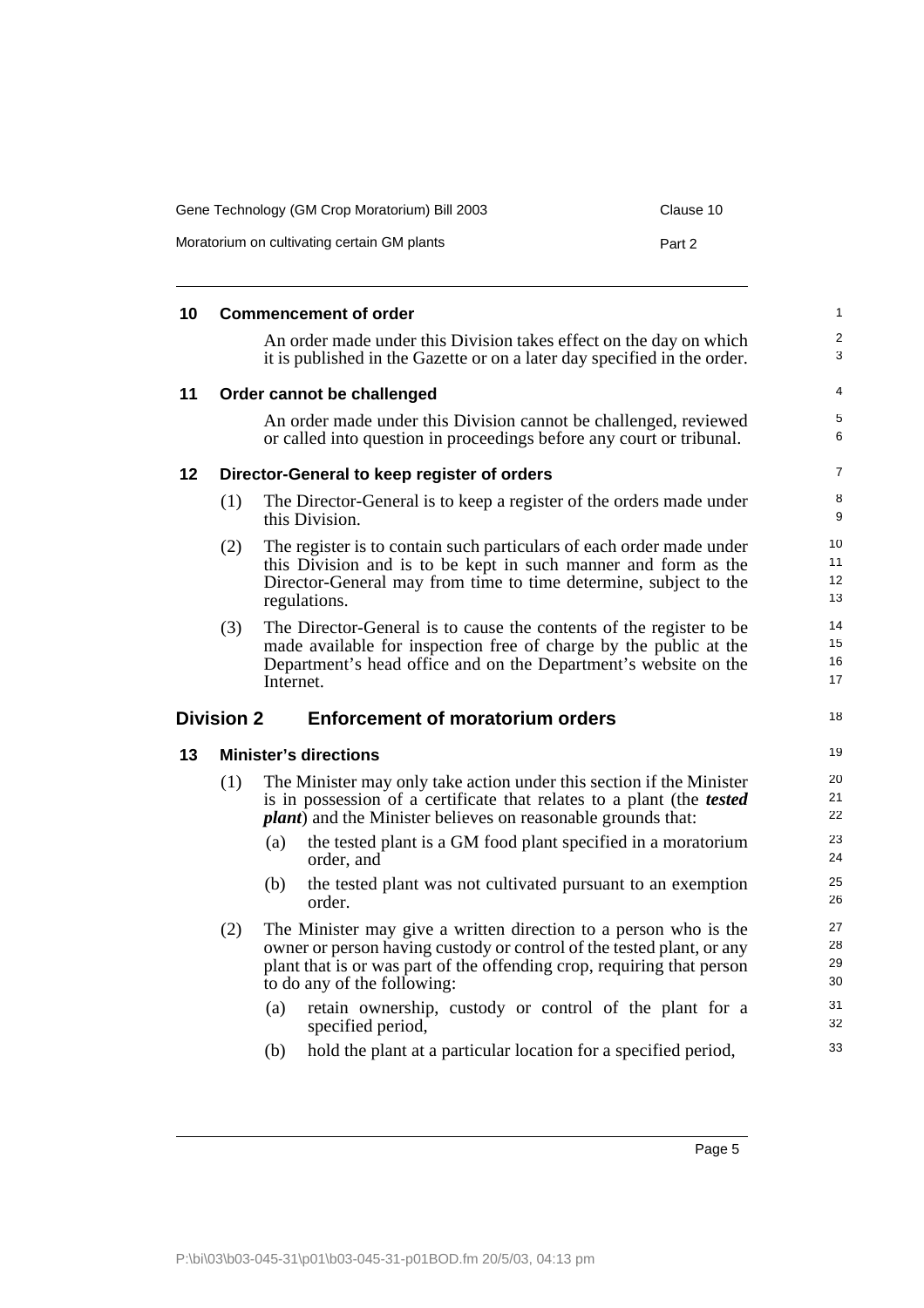| Moratorium on cultivating certain GM plants<br>Part 2 |  |
|-------------------------------------------------------|--|
|-------------------------------------------------------|--|

<span id="page-17-1"></span><span id="page-17-0"></span>

|    |     | (c)        | destroy the plant in such manner and within such time as may<br>be specified,                                                                                                                                                                                                                                                                                                                           | 1<br>2                           |
|----|-----|------------|---------------------------------------------------------------------------------------------------------------------------------------------------------------------------------------------------------------------------------------------------------------------------------------------------------------------------------------------------------------------------------------------------------|----------------------------------|
|    |     | (d)        | take such other action in relation to the plant as may be<br>specified.                                                                                                                                                                                                                                                                                                                                 | 3<br>4                           |
|    |     |            | Note. Section 16 provides for an appeal to the Supreme Court against a<br>direction of the Minister given under subsection (2).                                                                                                                                                                                                                                                                         | 5<br>6                           |
|    | (3) |            | The Minister or an inspector acting under the written authority of<br>the Minister may seize and dispose of or destroy the tested plant and<br>any plant that is or was part of the offending crop and any container<br>in which such a plant is growing or stored, if:                                                                                                                                 | $\overline{7}$<br>8<br>9<br>10   |
|    |     | (a)        | the owner or person having custody or control of the plant has<br>been given a direction under this section and failed to comply<br>with the requirements of the direction, or                                                                                                                                                                                                                          | 11<br>12<br>13                   |
|    |     | (b)        | the Minister considers that seizure and disposal or destruction<br>of the plant is required urgently.                                                                                                                                                                                                                                                                                                   | 14<br>15                         |
|    | (4) |            | In order to prevent the contamination of future crops, the Minister<br>may give a written direction to the owner or occupier of land on<br>which the Minister reasonably believes the tested plant or the<br>offending crop has been cultivated, directing that person not to<br>cultivate any plant of a species or variety specified in the direction<br>on the land for such period as is specified. | 16<br>17<br>18<br>19<br>20<br>21 |
|    | (5) |            | In this section:                                                                                                                                                                                                                                                                                                                                                                                        | 22                               |
|    |     |            | <i>certificate</i> means a certificate referred to in section 18.                                                                                                                                                                                                                                                                                                                                       | 23                               |
|    |     |            | <i>offending crop</i> means the crop in which the tested plant has been<br>cultivated.                                                                                                                                                                                                                                                                                                                  | 24<br>25                         |
| 14 |     |            | Offence-failure to comply with Minister's direction                                                                                                                                                                                                                                                                                                                                                     | 26                               |
|    |     |            | A person who is given a written direction under this Division must<br>not fail, without reasonable excuse, to comply with the requirements<br>of the direction.                                                                                                                                                                                                                                         | 27<br>28<br>29                   |
|    |     | or both.   | Maximum penalty: in the case of a corporation, 1,250 penalty units<br>or, in any other case, 500 penalty units or imprisonment for 2 years,                                                                                                                                                                                                                                                             | 30<br>31<br>32                   |
| 15 |     |            | <b>Costs of complying with Minister's direction</b>                                                                                                                                                                                                                                                                                                                                                     | 33                               |
|    | (1) | direction. | A person given a written direction under this Division is liable for<br>any costs incurred in complying with the requirements of the                                                                                                                                                                                                                                                                    | 34<br>35<br>36                   |
|    |     |            |                                                                                                                                                                                                                                                                                                                                                                                                         |                                  |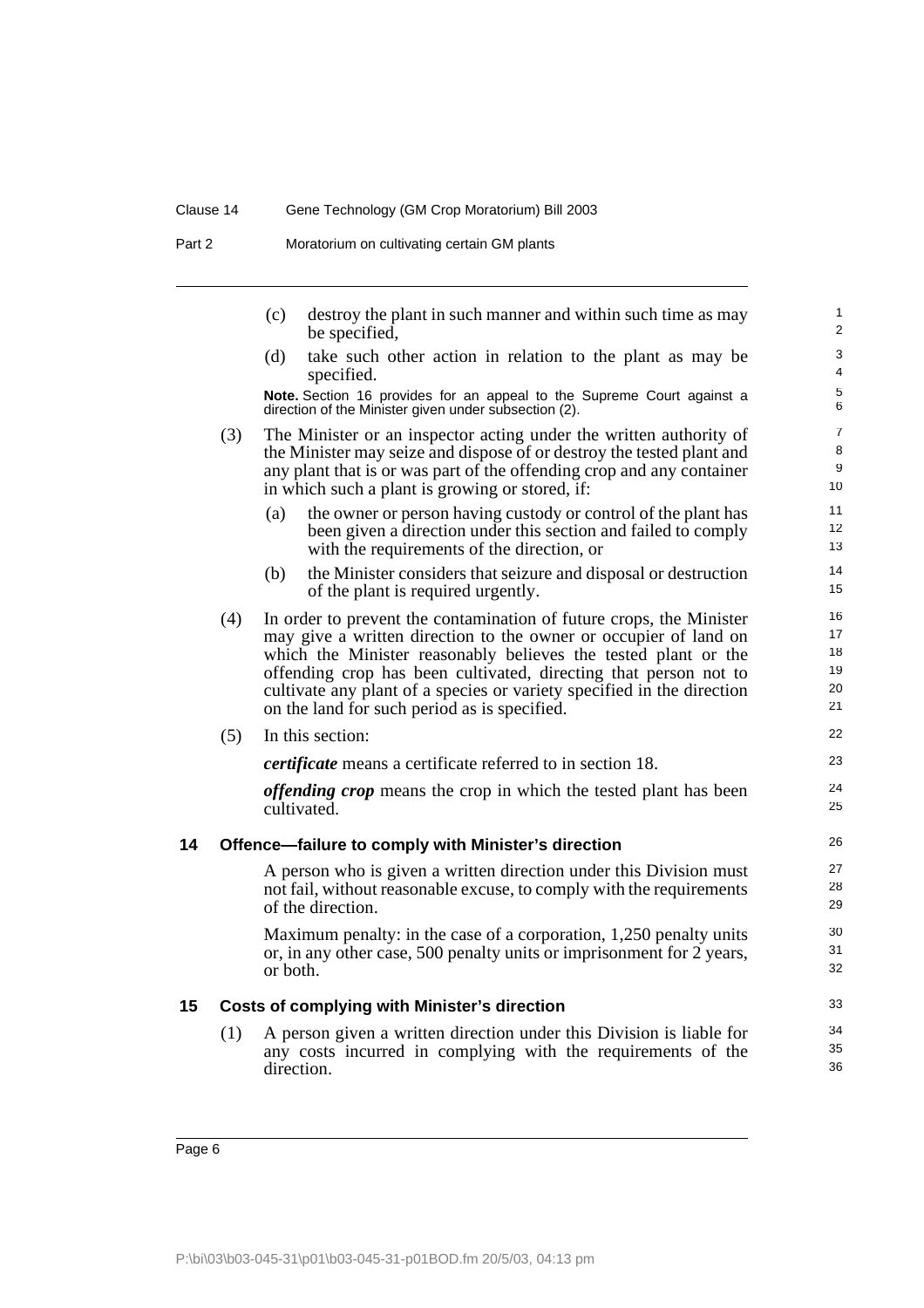| Gene Technology (GM Crop Moratorium) Bill 2003 | Clause 16 |
|------------------------------------------------|-----------|
| Moratorium on cultivating certain GM plants    | Part 2    |

|    | (2) | The owner or person having custody or control of any plant or<br>container that is seized and disposed of or destroyed under section<br>13 (3) is liable for any costs incurred and any such costs are taken to<br>be a debt due to the Minister from that person.                                                 | $\mathbf{1}$<br>$\overline{2}$<br>3<br>$\overline{\mathbf{4}}$                 |
|----|-----|--------------------------------------------------------------------------------------------------------------------------------------------------------------------------------------------------------------------------------------------------------------------------------------------------------------------|--------------------------------------------------------------------------------|
|    | (3) | The owner or person having custody or control of any plant that is<br>the subject of a certificate referred to in section 18 is liable for the<br>costs of the test referred to in that certificate and any such costs<br>incurred by the Minister are taken to be a debt due to the Minister<br>from that person. | $\sqrt{5}$<br>$\,6$<br>$\overline{\mathcal{I}}$<br>$\bf 8$<br>$\boldsymbol{9}$ |
|    | (4) | In any proceedings for the recovery of any debt referred to in this<br>section, a certificate signed by the Minister stating the amount of the<br>costs and the manner in which they were incurred is evidence of the<br>matters certified.                                                                        | 10<br>11<br>12<br>13                                                           |
| 16 |     | <b>Appeal to Supreme Court</b>                                                                                                                                                                                                                                                                                     | 14                                                                             |
|    | (1) | A person aggrieved by a direction given to the person under section<br>13 (2) may appeal to the Supreme Court against the direction.                                                                                                                                                                               | 15<br>16                                                                       |
|    | (2) | An appeal under this section must be made within 14 days of the<br>direction being given to the person or within such further period as<br>the Supreme Court may allow in a particular case.                                                                                                                       | 17<br>18<br>19                                                                 |
|    | (3) | An appeal under this section can be made even if the direction<br>appealed against has already been executed.                                                                                                                                                                                                      | 20<br>21                                                                       |
|    | (4) | An appeal under this section does not affect the direction appealed<br>against until the Supreme Court finally determines the appeal.                                                                                                                                                                              | 22<br>23                                                                       |
|    | (5) | On the hearing of an anneal, the Supreme Court may do one or more                                                                                                                                                                                                                                                  | 24                                                                             |

- <span id="page-18-0"></span>(5) On the hearing of an appeal, the Supreme Court may do one or more of the following:
	- (a) make an order reversing, affirming or amending the direction appealed against,
	- (b) remit the matter back to the Minister for a direction by the Minister in accordance with the order of the Court,
	- (c) make an order giving a direction that the Minister could give under section 13 (2),
	- (d) despite section 32, make an order awarding compensation against the Crown in accordance with subsection (7),
	- (e) make such other order in relation to the appeal as the Court sees fit.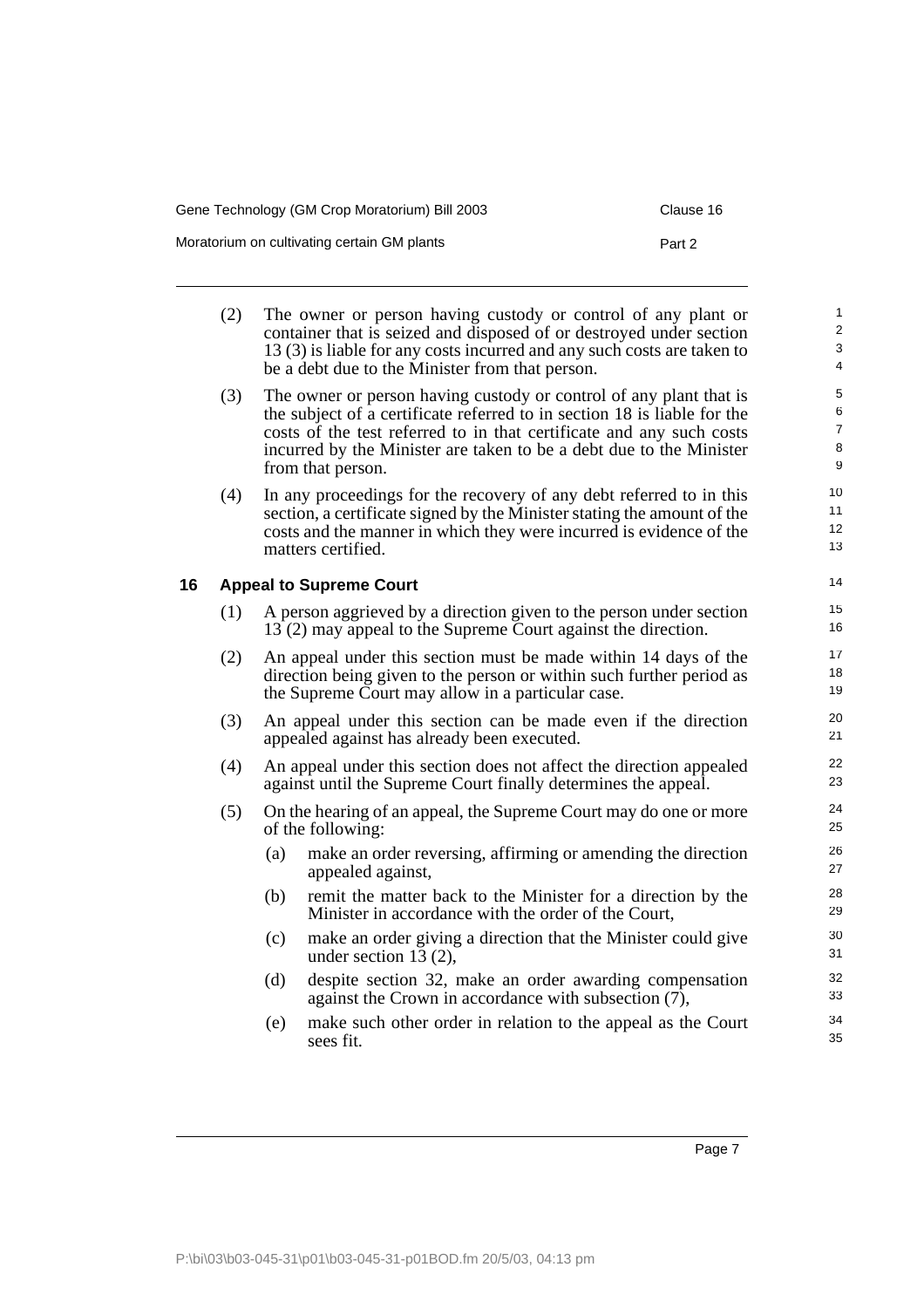## Clause 17 Gene Technology (GM Crop Moratorium) Bill 2003

| Part 2 | Moratorium on cultivating certain GM plants |  |  |  |
|--------|---------------------------------------------|--|--|--|
|--------|---------------------------------------------|--|--|--|

<span id="page-19-1"></span><span id="page-19-0"></span>

|    | (6) |                                                                                                                       | If the Supreme Court gives a direction that the Minister may give<br>under section 13 $(2)$ , the direction is taken to be a direction of the<br>Minister under that provision (other than for the purposes of an<br>appeal under this section). | $\mathbf{1}$<br>$\overline{\mathbf{c}}$<br>3<br>$\overline{\mathbf{4}}$ |
|----|-----|-----------------------------------------------------------------------------------------------------------------------|--------------------------------------------------------------------------------------------------------------------------------------------------------------------------------------------------------------------------------------------------|-------------------------------------------------------------------------|
|    | (7) |                                                                                                                       | An award of compensation under this section may only be made in<br>relation to losses suffered directly by the person given the direction<br>appealed against and may only be made to the extent that the appeal<br>is successful.               | 5<br>$\,6$<br>$\overline{7}$<br>8                                       |
|    | (8) |                                                                                                                       | When awarding compensation under this section, the Supreme<br>Court cannot award exemplary or punitive damages or damages in<br>the nature of aggravated damages.                                                                                | 9<br>10<br>11                                                           |
| 17 |     |                                                                                                                       | Direction cannot be challenged                                                                                                                                                                                                                   | 12                                                                      |
|    |     |                                                                                                                       | Except as provided by this Division, a direction of the Minister<br>under this Division cannot be challenged, reviewed or called into<br>question in proceedings before any court or tribunal.                                                   | 13<br>14<br>15                                                          |
| 18 |     |                                                                                                                       | Certificate is conclusive proof that plant is genetically modified                                                                                                                                                                               | 16                                                                      |
|    | (1) | For the purposes of this Act, a certificate signed by the person in<br>charge of an approved laboratory stating that: |                                                                                                                                                                                                                                                  |                                                                         |
|    |     | (a)                                                                                                                   | an approved test has been conducted on a plant, and                                                                                                                                                                                              | 19                                                                      |
|    |     | (b)                                                                                                                   | the approved test shows that the plant has been genetically<br>modified,                                                                                                                                                                         | 20<br>21                                                                |
|    |     |                                                                                                                       | is conclusive proof that the plant has been genetically modified.                                                                                                                                                                                | 22                                                                      |
|    | (2) |                                                                                                                       | In this section:                                                                                                                                                                                                                                 | 23                                                                      |
|    |     |                                                                                                                       | <i>approved laboratory</i> means:                                                                                                                                                                                                                | 24                                                                      |
|    |     | (a)                                                                                                                   | a laboratory that is accredited by the National Association of<br>Testing Authorities, Australia, or                                                                                                                                             | 25<br>26                                                                |
|    |     | (b)                                                                                                                   | such other laboratory as may be prescribed by the regulations.                                                                                                                                                                                   | 27                                                                      |
|    |     |                                                                                                                       | <i>approved test</i> means:                                                                                                                                                                                                                      | 28                                                                      |
|    |     | (a)                                                                                                                   | a Polymerase Chain Reaction test, or                                                                                                                                                                                                             | 29                                                                      |
|    |     | (b)                                                                                                                   | such other test as may be prescribed by the regulations.                                                                                                                                                                                         | 30                                                                      |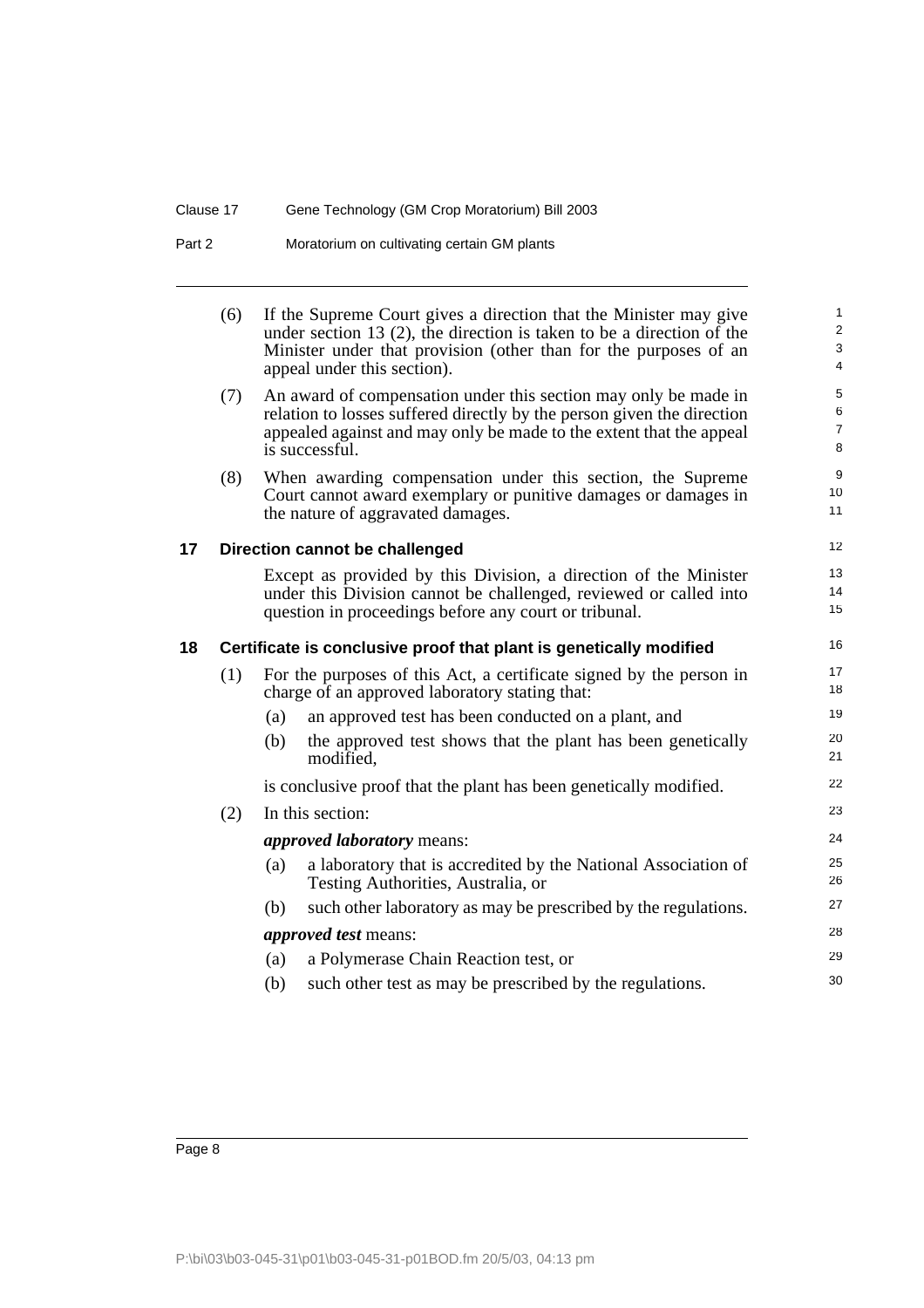| Gene Technology (GM Crop Moratorium) Bill 2003 | Clause 19 |
|------------------------------------------------|-----------|
| Moratorium on cultivating certain GM plants    | Part 2    |

<span id="page-20-0"></span>

| <b>Division 3</b><br><b>Other offences</b> |  |
|--------------------------------------------|--|
|--------------------------------------------|--|

<span id="page-20-2"></span><span id="page-20-1"></span>

| 19 |     | Offence-disposal of offending plants                                                                                                                                                                                                                                                                                                               | $\overline{2}$             |
|----|-----|----------------------------------------------------------------------------------------------------------------------------------------------------------------------------------------------------------------------------------------------------------------------------------------------------------------------------------------------------|----------------------------|
|    |     | The owner or person having custody or control of a plant must not<br>do any of the following if the person is aware or has reasonable<br>grounds to suspect that the plant has been cultivated in<br>contravention of a moratorium order or is or was part of a crop in<br>which a plant was cultivated in contravention of a moratorium<br>order: | 3<br>4<br>5<br>6<br>7<br>8 |
|    |     | (a)<br>transfer ownership, custody or control of the plant,                                                                                                                                                                                                                                                                                        | 9                          |
|    |     | (b)<br>offer the plant for sale,                                                                                                                                                                                                                                                                                                                   | 10                         |
|    |     | offer to supply the plant,<br>(c)                                                                                                                                                                                                                                                                                                                  | 11                         |
|    |     | (d)<br>destroy the plant,                                                                                                                                                                                                                                                                                                                          | 12                         |
|    |     | (e)<br>move the plant to another location,                                                                                                                                                                                                                                                                                                         | 13                         |
|    |     | except in accordance with a permit issued by the Director-General<br>or a direction under Division 2.                                                                                                                                                                                                                                              | 14<br>15                   |
|    |     | Maximum penalty: in the case of a corporation, 1,250 penalty units<br>or, in any other case, 500 penalty units or imprisonment for 2 years,<br>or both.                                                                                                                                                                                            | 16<br>17<br>18             |
| 20 |     | Offence-failure to report contravention of moratorium order                                                                                                                                                                                                                                                                                        | 19                         |
|    | (1) | A person who is aware or suspects that a plant has been cultivated<br>in contravention of a moratorium order must notify the Director-<br>General of the matters in subsection (2) within 2 days of becoming<br>aware or forming that suspicion.                                                                                                   | 20<br>21<br>22<br>23       |
|    |     | Maximum penalty: 20 penalty units.                                                                                                                                                                                                                                                                                                                 | 24                         |
|    | (2) | The Director-General must be notified of the following matters:                                                                                                                                                                                                                                                                                    | 25                         |
|    |     | the location of the plant,<br>(a)                                                                                                                                                                                                                                                                                                                  | 26                         |
|    |     | (b)<br>the name of the owner or occupier of the land on which the<br>plant is located,                                                                                                                                                                                                                                                             | 27<br>28                   |
|    |     | the location of the land on which the plant has been cultivated,<br>(c)                                                                                                                                                                                                                                                                            | 29                         |
|    |     | (d)<br>the name of the owner or occupier of the land on which the<br>plant has been cultivated,                                                                                                                                                                                                                                                    | 30<br>31                   |
|    |     | the basis for the person knowing or suspecting that the plant<br>(e)<br>has been cultivated in contravention of a moratorium order,                                                                                                                                                                                                                | 32<br>33                   |
|    |     | (f)<br>contact details for the person,                                                                                                                                                                                                                                                                                                             | 34                         |
|    |     |                                                                                                                                                                                                                                                                                                                                                    |                            |

1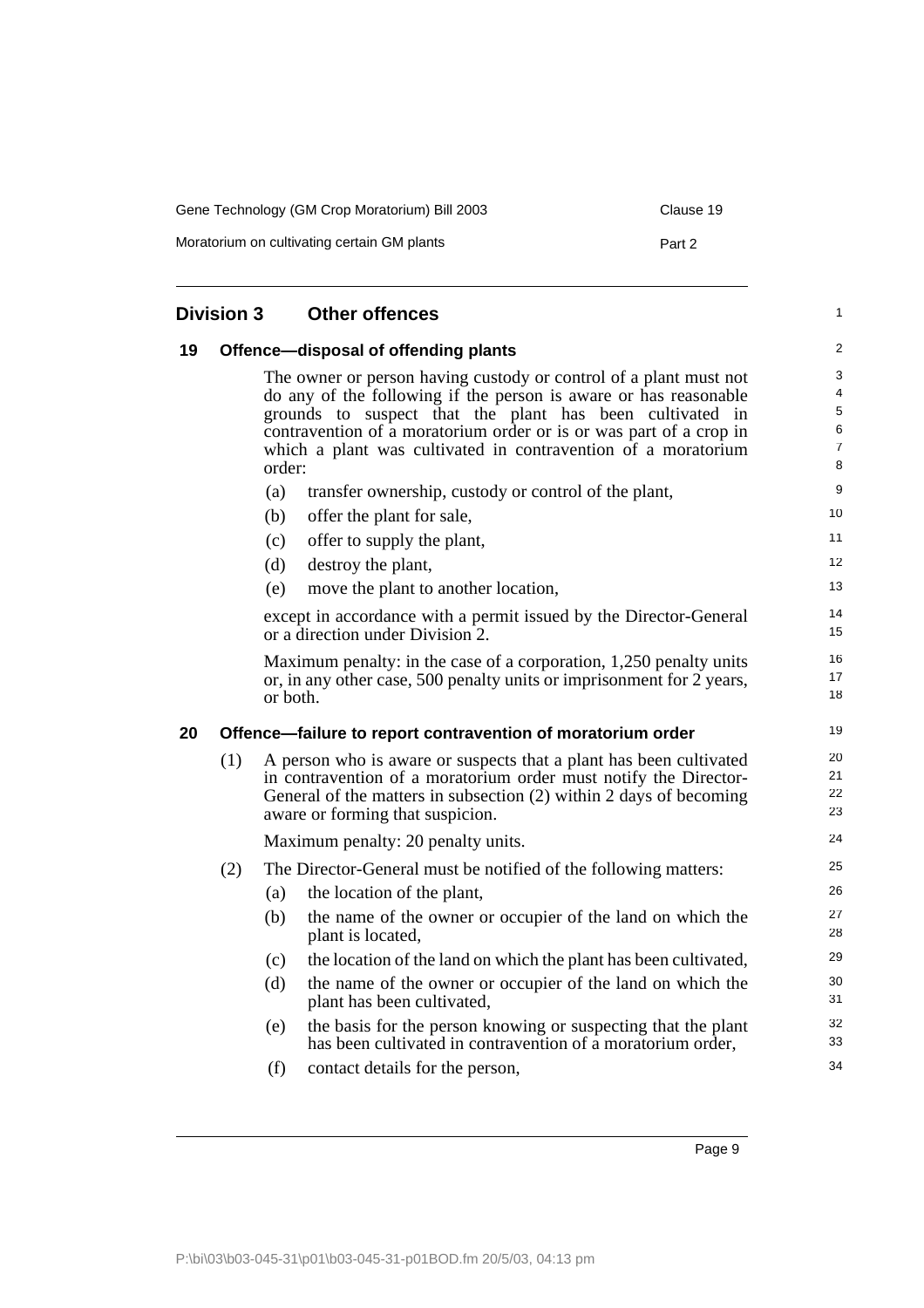|     | (g) | such other matters as may be prescribed by the regulations.                                                                                                                                                                                                                                                                                      | $\mathbf{1}$            |  |
|-----|-----|--------------------------------------------------------------------------------------------------------------------------------------------------------------------------------------------------------------------------------------------------------------------------------------------------------------------------------------------------|-------------------------|--|
| (3) |     | A person is not required to notify the Director-General of a matter<br>under this section if:                                                                                                                                                                                                                                                    | $\overline{2}$<br>3     |  |
|     | (a) | the person has a reasonable excuse for not notifying the<br>Director-General of the matter, or                                                                                                                                                                                                                                                   | $\overline{4}$<br>5     |  |
|     | (b) | the person believes on reasonable grounds that the Director-<br>General has already been notified of the matter.                                                                                                                                                                                                                                 | $\,6$<br>$\overline{7}$ |  |
| (4) |     | A person who is required to notify the Director-General of a matter<br>under this section is not excused from that requirement because of<br>any duty of confidentiality or other restriction on disclosure and the<br>provision of information in accordance with this section does not<br>constitute a breach of any such duty by that person. |                         |  |
| (5) |     | A person who is required to notify the Director-General of a matter<br>under this section is not excused from that requirement because<br>provision of the information may tend to incriminate the person or<br>make the person liable to a penalty.                                                                                             | 13<br>14<br>15<br>16    |  |
| (6) |     | A notification provided in accordance with this section is not<br>admissible in evidence in any criminal proceedings against the<br>person who provided the notification except proceedings for an<br>offence against this section.                                                                                                              | 17<br>18<br>19<br>20    |  |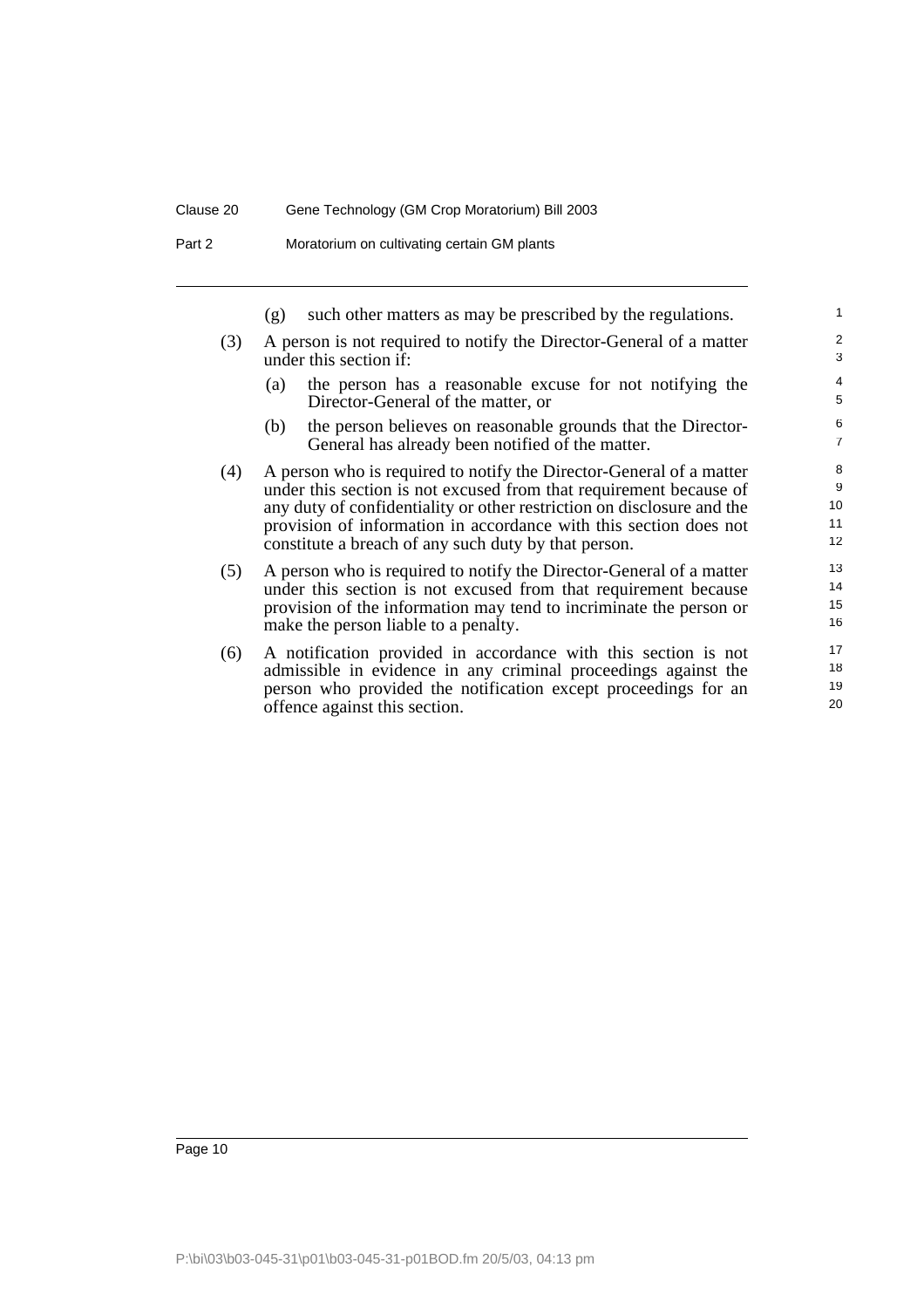Gene Technology (GM Crop Moratorium) Bill 2003 Clause 21

Enforcement Part 3

1

## <span id="page-22-0"></span>**Part 3 Enforcement**

#### <span id="page-22-1"></span>**21 Appointment of inspectors**

- (1) The Director-General may appoint any officer of the Department, or any person whom the Director-General considers is suitably qualified for the purpose, to be an inspector for the purposes of this Act.
- (2) On appointing an inspector under subsection (1), the Director-General must issue to the inspector a certificate of authority that authorises the inspector to exercise the powers conferred on an inspector by this Act.
- (3) A certificate of authority must:
	- (a) state that it is issued under the *Gene Technology (GM Crop Moratorium) Act 2003*, and
	- (b) give the name of the person to whom it is issued, and
	- (c) state the date, if any, on which it expires, and
	- (d) describe the nature of the powers conferred and the source of the powers.

#### <span id="page-22-2"></span>**22 Powers of inspectors**

- (1) An inspector may at any reasonable time enter and inspect any premises for the purpose of ascertaining whether or not a provision of this Act, or any regulation made under this Act, is being or has been complied with or contravened.
- (2) While on premises entered under this section or under the authority of a search warrant under this Part, an inspector may do one or more of the following:
	- (a) inspect anything that the inspector reasonably believes may provide evidence of an offence against this Act or the regulations,
	- (b) take, remove and keep for analysis or testing a sample of any plant, or anything the inspector reasonably believes to be a plant,
	- (c) inspect any records kept on those premises and require any person whom the inspector reasonably believes to have custody or control of those records to produce them for inspection,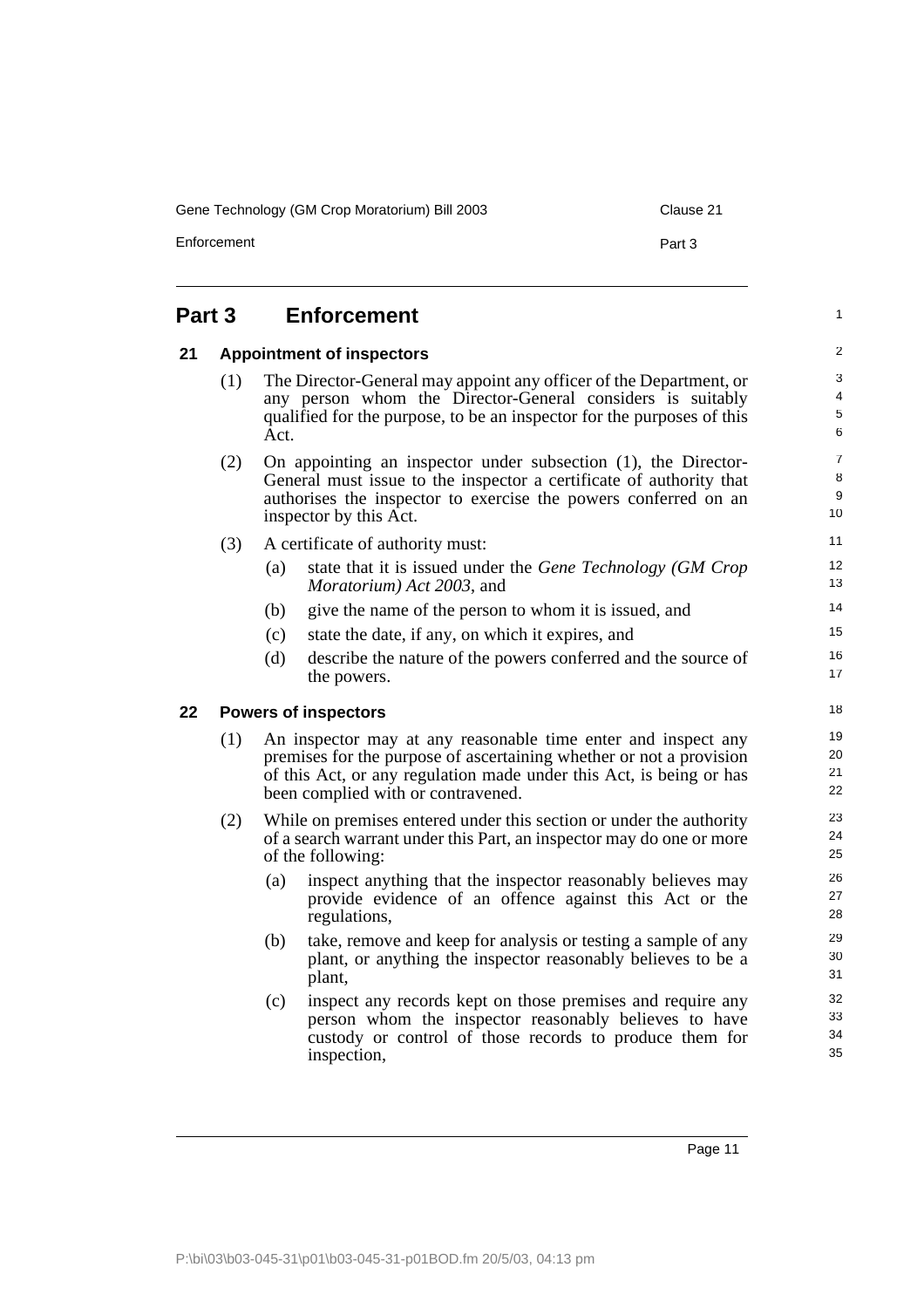## Clause 22 Gene Technology (GM Crop Moratorium) Bill 2003

Part 3 Enforcement

|     | (d) | require any person on those premises to answer questions or<br>otherwise furnish information in relation to a contravention of<br>this Act or the regulations,                                                                                                                                                  | $\mathbf{1}$<br>$\overline{\mathbf{c}}$<br>3 |
|-----|-----|-----------------------------------------------------------------------------------------------------------------------------------------------------------------------------------------------------------------------------------------------------------------------------------------------------------------|----------------------------------------------|
|     | (e) | make and take away copies of the whole or any part of any<br>records or other information,                                                                                                                                                                                                                      | 4<br>5                                       |
|     | (f) | take away and retain, for such period as may be reasonably<br>necessary, any records or other information, or any part of<br>them, in order to make copies of them,                                                                                                                                             | 6<br>$\overline{7}$<br>8                     |
|     | (g) | take away and retain any records or other information, if the<br>inspector concerned reasonably believes that the records or<br>information are evidence of an offence against this Act or the<br>regulations, until proceedings for the offence have been<br>disposed of,                                      | 9<br>10<br>11<br>12<br>13                    |
|     | (h) | seize and detain anything that the inspector reasonably<br>believes may provide evidence of an offence against this Act<br>or the regulations,                                                                                                                                                                  | 14<br>15<br>16                               |
|     | (i) | place anything seized as referred to in paragraph (h) in a<br>container, or in a room, compartment or cabinet located on the<br>premises where it was seized, and mark, fasten and seal that<br>container or, as the case may be, the door or opening<br>providing access to that room, compartment or cabinet, | 17<br>18<br>19<br>20<br>21                   |
|     | (i) | take such photographs, films, audio, video and other<br>recordings as the inspector considers necessary.                                                                                                                                                                                                        | 22<br>23                                     |
| (3) |     | Anything seized under this section may, at the option of the<br>inspector who made the seizure or another inspector acting in place<br>of that inspector, be detained on the premises where it was found or<br>be removed to other premises and detained there.                                                 | 24<br>25<br>26<br>27                         |
| (4) |     | Before taking away a record or statement or anything seized under<br>this section, an inspector must tender an appropriate receipt to the<br>person from whom it was taken.                                                                                                                                     | 28<br>29<br>30                               |
| (5) |     | This section does not authorise an inspector to enter any part of<br>premises that is being used for residential purposes except:                                                                                                                                                                               | 31<br>32                                     |
|     | (a) | with the consent of the occupier, or                                                                                                                                                                                                                                                                            | 33                                           |
|     | (b) | under the authority of a search warrant.                                                                                                                                                                                                                                                                        | 34                                           |
| (6) |     | An inspector must, when exercising on any premises any function<br>of an inspector under this section, produce the inspector's certificate<br>of authority if required to do so by the occupier of the premises.                                                                                                | 35<br>36<br>37                               |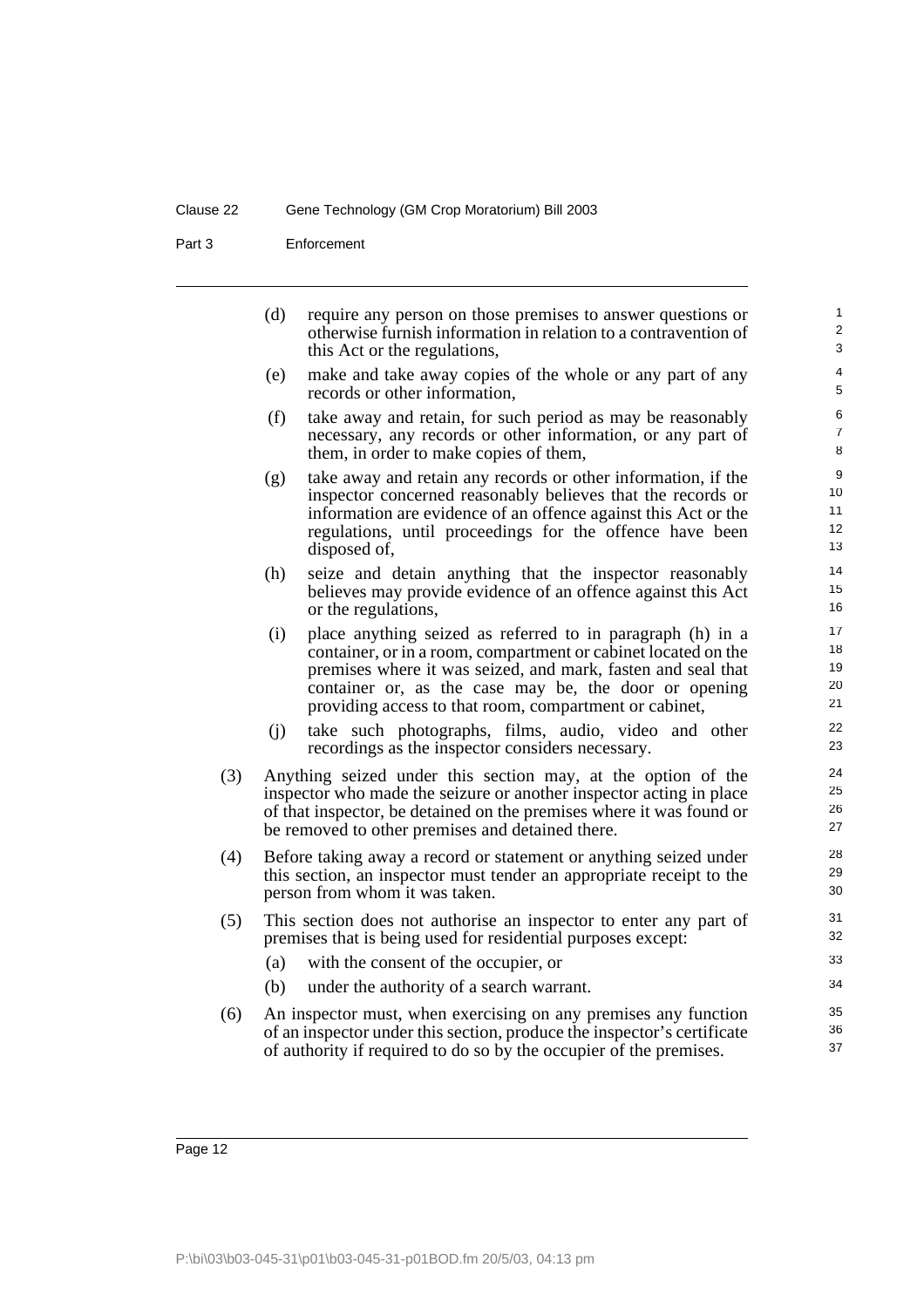Gene Technology (GM Crop Moratorium) Bill 2003 Clause 23

Enforcement Part 3

<span id="page-24-1"></span><span id="page-24-0"></span>

| (1) |     | A power conferred by this Act to enter premises, or to make an                                                                                                                                                                                                                                                                       |
|-----|-----|--------------------------------------------------------------------------------------------------------------------------------------------------------------------------------------------------------------------------------------------------------------------------------------------------------------------------------------|
|     |     | inspection or take other action on premises, may not be exercised<br>unless the inspector proposing to exercise the power:                                                                                                                                                                                                           |
|     | (a) | is in possession of a certificate of authority, and                                                                                                                                                                                                                                                                                  |
|     | (b) | gives reasonable notice to the occupier of the premises of the<br>intention to exercise the power, unless the giving of notice<br>would defeat the purpose for which it is intended to exercise<br>the power, and                                                                                                                    |
|     | (c) | exercises the power at a reasonable time, unless it is being<br>exercised in an emergency, and                                                                                                                                                                                                                                       |
|     | (d) | uses no more force than is reasonably necessary to effect the<br>entry or make the inspection.                                                                                                                                                                                                                                       |
| (2) |     | Despite section 32, if damage is caused by an inspector exercising a<br>power to enter premises, a reasonable amount of compensation is<br>recoverable as a debt owed by the Crown to the owner of the<br>premises unless the occupier obstructed the exercise of the power.                                                         |
| (3) |     | This section does not apply to a power conferred by a search warrant<br>issued under the Search Warrants Act 1985.                                                                                                                                                                                                                   |
|     |     | Requirement to provide information and records                                                                                                                                                                                                                                                                                       |
| (1) |     | An inspector may, by notice in writing given to a person, require the<br>person to furnish to the inspector such information or records (or<br>both) as the inspector requires by the notice, being information that<br>relates to the question of whether or not this Act or the regulations<br>are being or have been contravened. |
| (2) |     | A notice under this section:                                                                                                                                                                                                                                                                                                         |
|     | (a) | must specify the manner in which information or records are<br>required to be furnished and a reasonable time by which the<br>information or records are required to be furnished, and                                                                                                                                               |
|     | (b) | may only require a person to furnish existing records that are<br>in the person's possession or that are within the person's<br>power to obtain lawfully.                                                                                                                                                                            |
| (3) |     | The inspector to whom any record is furnished under this Part may<br>take copies of it.                                                                                                                                                                                                                                              |
| (4) |     | If any record required to be furnished under this Part is in electronic,<br>mechanical or other form, the notice requires the record to be<br>furnished in written form, unless the notice otherwise provides.                                                                                                                       |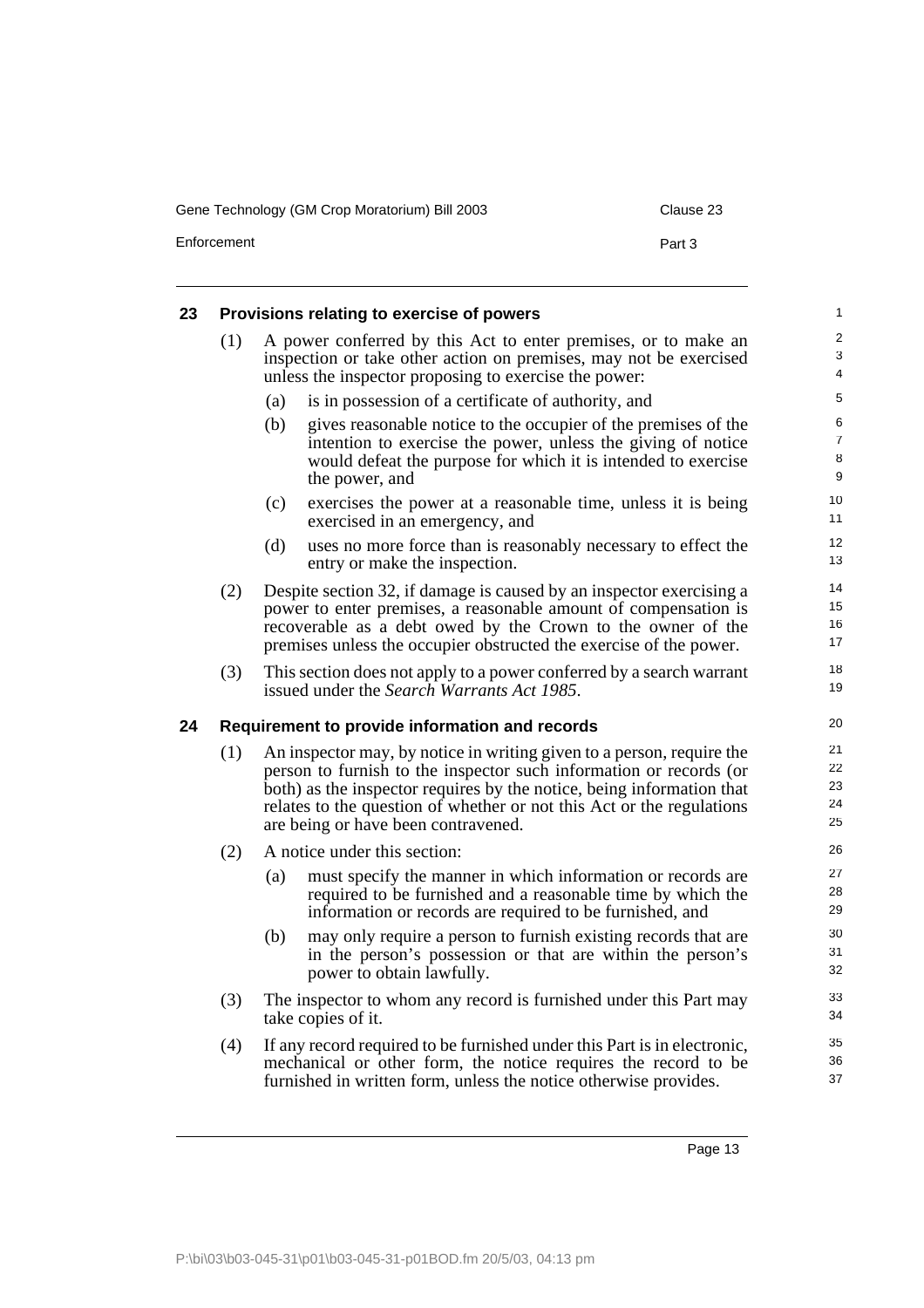#### Clause 25 Gene Technology (GM Crop Moratorium) Bill 2003

Part 3 Enforcement

(5) This section applies whether or not a power of entry under this Act is being or has been exercised.

1  $\overline{2}$ 

#### <span id="page-25-0"></span>**25 Power of inspectors to require answers**

- (1) An inspector may require a person whom the inspector suspects on reasonable grounds to have knowledge of matters in respect of which information is reasonably required for the purposes of this Act to answer questions in relation to those matters.
- (2) An inspector may, by notice in writing, require a corporation to nominate, in writing within the time specified in the notice, a director or officer of the corporation to be the corporation's representative for the purpose of answering questions under this section.
- (3) Answers given by a person nominated under subsection (2) bind the corporation.

#### <span id="page-25-1"></span>**26 Power to demand name and address**

An inspector may require a person whom the inspector suspects on reasonable grounds to have contravened or to be contravening this Act or the regulations to state his or her full name and residential address.

#### <span id="page-25-2"></span>**27 Limitation on self-incrimination**

- (1) A person who is required under this Part to answer a question or to produce a thing is not excused from answering the question or producing that thing on the ground that the answer to the question or the production of the thing might tend to incriminate the person or make the person liable to a penalty.
- (2) The answer to the question or production of the thing is not admissible in evidence against the person in any criminal proceedings (except proceedings for an offence under section 29  $(1)–(3)$ ) if:
	- (a) the person objected at the time to answering the question or producing the thing on the ground that it might incriminate the person, or
	- (b) the person was not warned on that occasion that the person may object to answering the question or producing the thing on the ground that it might incriminate the person.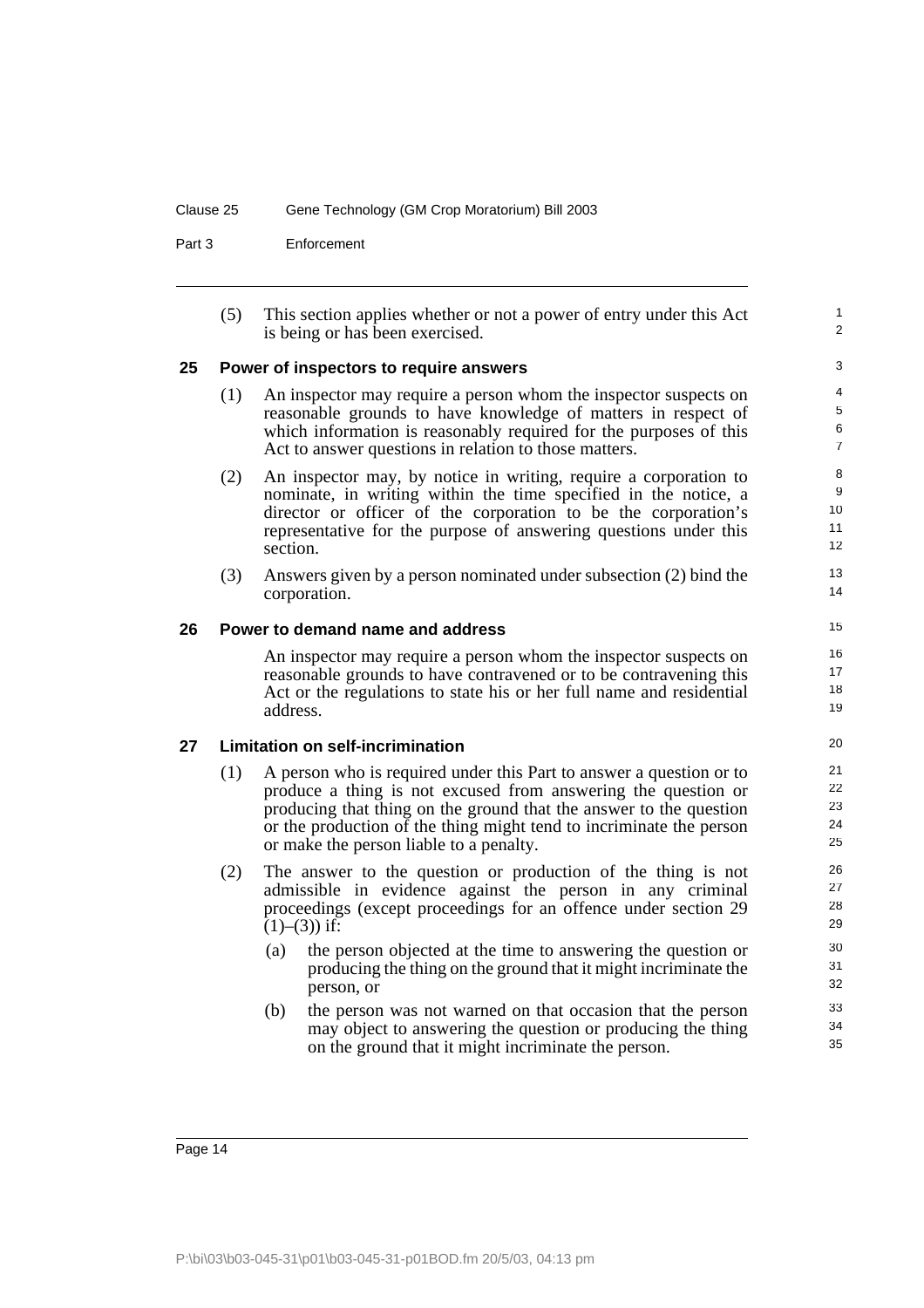Gene Technology (GM Crop Moratorium) Bill 2003 Clause 28 Enforcement Part 3

<span id="page-26-1"></span><span id="page-26-0"></span>

| 28 |     | <b>Search warrants</b>                                                                                                                                                                                                                      | 1                            |
|----|-----|---------------------------------------------------------------------------------------------------------------------------------------------------------------------------------------------------------------------------------------------|------------------------------|
|    | (1) | An inspector may apply to an authorised justice for a search warrant<br>for premises if the inspector believes on reasonable grounds:                                                                                                       | $\overline{\mathbf{c}}$<br>3 |
|    |     | that a provision of this Act or the regulations is being or has<br>(a)<br>been contravened on the premises, or                                                                                                                              | 4<br>5                       |
|    |     | that there is on the premises evidence of a contravention of a<br>(b)<br>provision of this Act or the regulations.                                                                                                                          | 6<br>$\overline{7}$          |
|    | (2) | An authorised justice to whom such an application is made may, if<br>satisfied that there are reasonable grounds for doing so, issue a<br>search warrant authorising an inspector named in the warrant:                                     | 8<br>9<br>10                 |
|    |     | to enter and inspect any premises, and<br>(a)                                                                                                                                                                                               | 11                           |
|    |     | (b)<br>to exercise the powers, or any specified powers, of an<br>inspector under this Part.                                                                                                                                                 | 12<br>13                     |
|    | (3) | Part 3 of the <i>Search Warrants Act 1985</i> applies to a search warrant<br>issued under this section.                                                                                                                                     | 14<br>15                     |
|    | (4) | In this section:                                                                                                                                                                                                                            | 16                           |
|    |     | <b>authorised justice</b> has the same meaning as in the Search Warrants<br>Act 1985.                                                                                                                                                       | 17<br>18                     |
| 29 |     | Offences-enforcement                                                                                                                                                                                                                        | 19                           |
|    | (1) | A person who, without reasonable excuse, neglects or fails to<br>comply with a requirement made of the person by an inspector<br>under this Act is guilty of an offence.                                                                    | 20<br>21<br>22               |
|    | (2) | A person who furnishes any information or makes a statement in<br>purported compliance with a requirement made by an inspector<br>under this Act, knowing that it is false or misleading in a material<br>respect, is guilty of an offence. | 23<br>24<br>25<br>26         |
|    | (3) | A person who, without reasonable excuse, hinders or obstructs an<br>inspector in the exercise of any of the powers conferred by this Act<br>is guilty of an offence.                                                                        | 27<br>28<br>29               |
|    | (4) | A person who, without reasonable excuse, removes or tampers with<br>anything that has been seized under this Act is guilty of an offence.                                                                                                   | 30<br>31                     |
|    | (5) | A person who, without reasonable excuse, removes or tampers with<br>any sample taken under this Act is guilty of an offence.                                                                                                                | 32<br>33                     |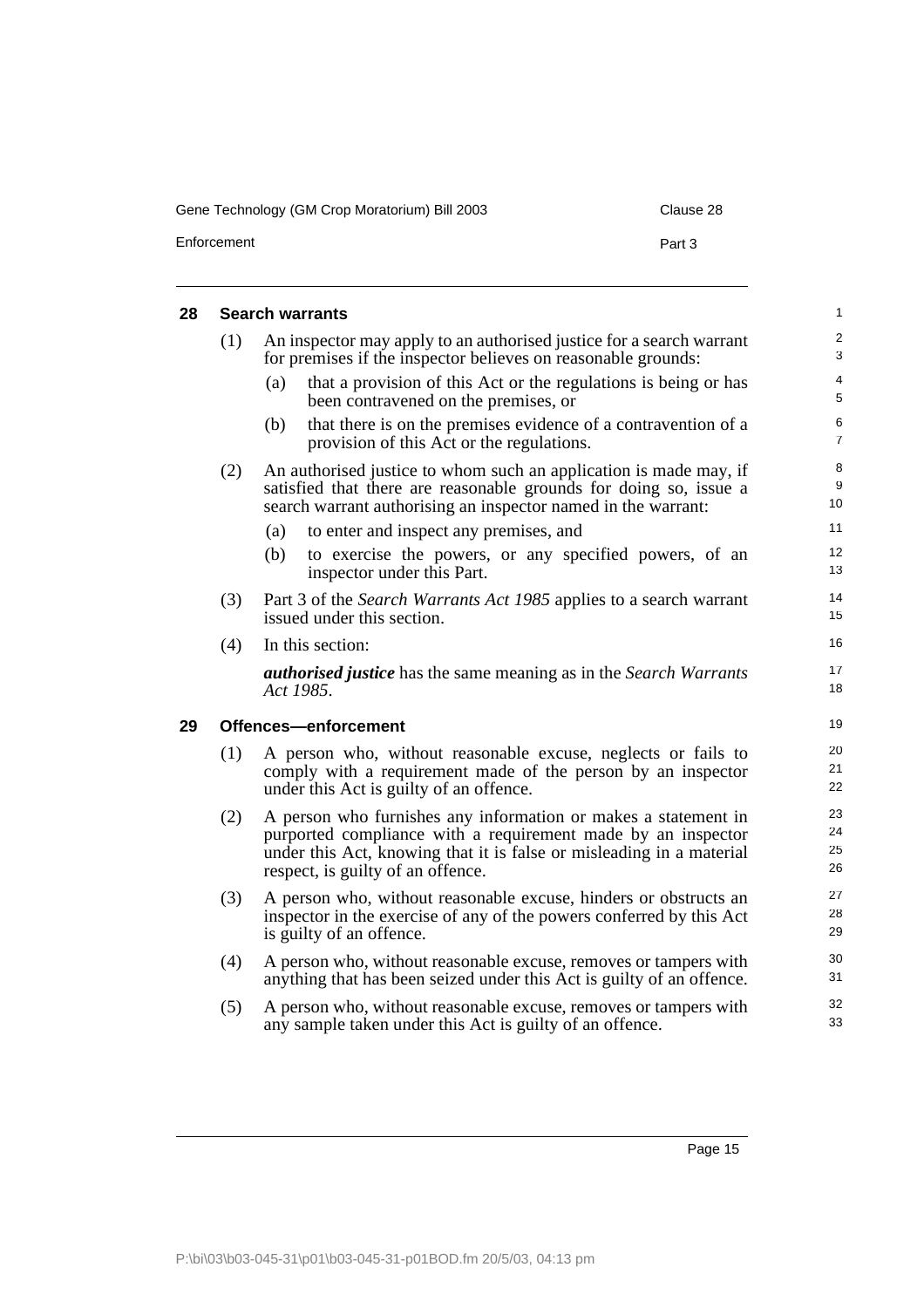## Clause 30 Gene Technology (GM Crop Moratorium) Bill 2003

Part 3 Enforcement

<span id="page-27-0"></span>

|    | (6) | A person is not guilty of an offence of failing to comply with a<br>requirement made by an inspector unless it is established by the<br>prosecutor that the inspector concerned warned the person that a<br>failure or refusal to comply with the requirement was an offence. | $\mathbf{1}$<br>$\overline{2}$<br>3<br>4 |
|----|-----|-------------------------------------------------------------------------------------------------------------------------------------------------------------------------------------------------------------------------------------------------------------------------------|------------------------------------------|
|    | (7) | A person is not guilty of an offence of hindering or obstructing an<br>inspector in the exercise of the inspector's powers at any premises<br>unless it is established by the prosecutor that:                                                                                | 5<br>6<br>7                              |
|    |     | the inspector concerned produced at the relevant time the<br>(a)<br>certificate of authority issued to the inspector under this Part,<br>and                                                                                                                                  | 8<br>9<br>10                             |
|    |     | the person was informed by the inspector concerned, or<br>(b)<br>otherwise knew, that the inspector was empowered to<br>exercise the power to which the offence relates.                                                                                                      | 11<br>12<br>13                           |
|    |     | Maximum penalty: 10 penalty units or imprisonment for 3 months,<br>or both.                                                                                                                                                                                                   | 14<br>15                                 |
| 30 |     | <b>Disposal of seized items</b>                                                                                                                                                                                                                                               | 16                                       |
|    | (1) | Any item seized under this Act is forfeited to the Crown and may be<br>destroyed or disposed of in such manner as the Minister directs.                                                                                                                                       | 17<br>18                                 |
|    | (2) | However, if:                                                                                                                                                                                                                                                                  | 19                                       |
|    |     | (a)<br>any seized item is forfeited to the Crown under this section,<br>and                                                                                                                                                                                                   | 20<br>21                                 |
|    |     | the Minister is satisfied that there has been no contravention<br>(b)<br>of this Act or the regulations in relation to the seized item, and                                                                                                                                   | 22<br>23                                 |
|    |     | the seized item has not been disposed of or destroyed in a<br>(c)<br>manner that would prevent it from being dealt with in<br>accordance with this subsection,                                                                                                                | 24<br>25<br>26                           |
|    |     | the Minister must immediately cause the seized item to be delivered<br>to such person as appears to the Minister to be the person who<br>would, but for the forfeiture, have been entitled to it.                                                                             | 27<br>28<br>29                           |
|    | (3) | If any seized item is delivered to a person in accordance with<br>subsection (2), such proprietary and other interests as existed<br>immediately before the forfeiture are revived.                                                                                           | 30<br>31<br>32                           |
|    |     |                                                                                                                                                                                                                                                                               |                                          |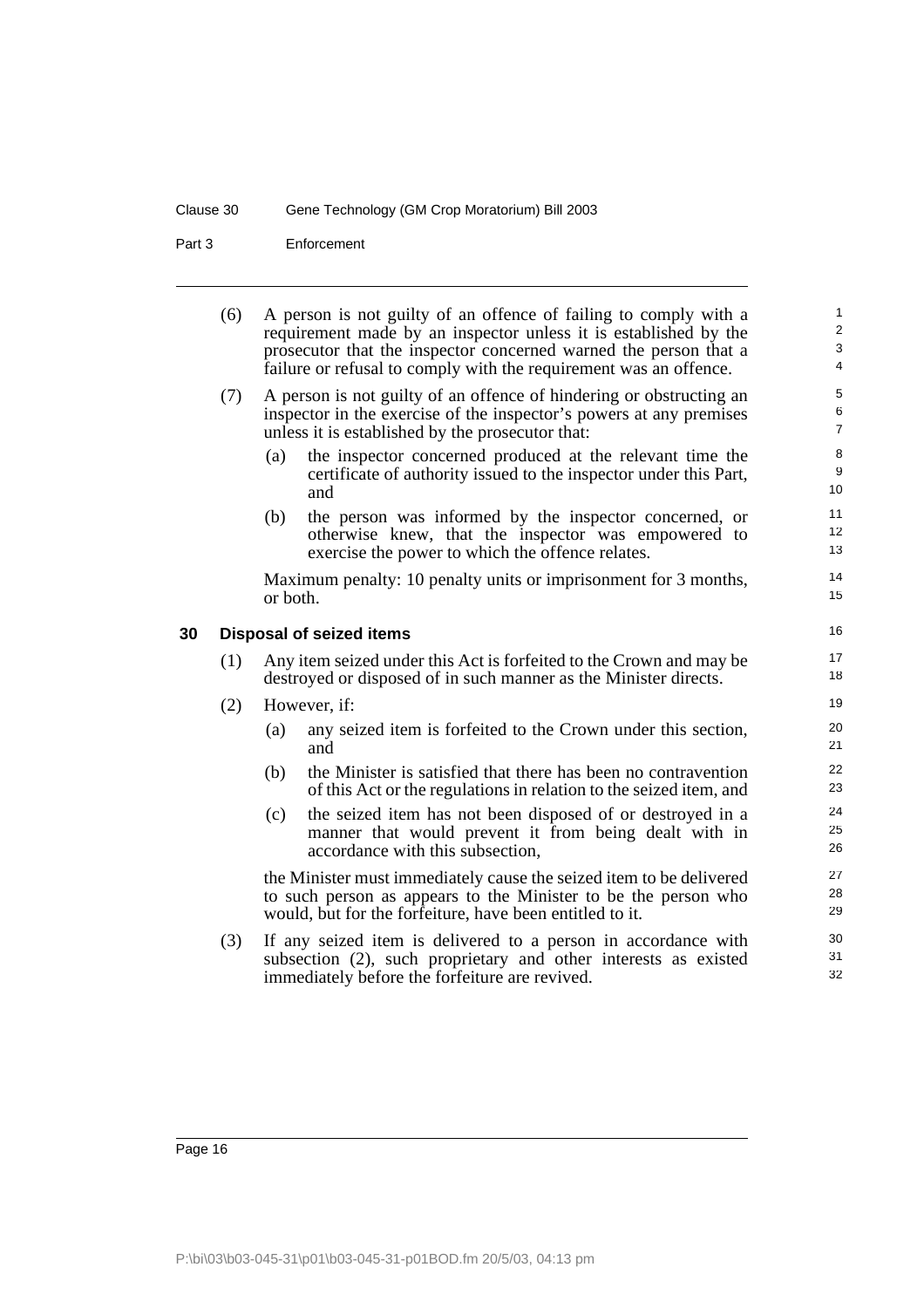Gene Technology (GM Crop Moratorium) Bill 2003 Clause 31 Enforcement Part 3

#### <span id="page-28-0"></span>**31 Injunctions to prevent contravention of Act**

- (1) If a person has contravened, is contravening or is proposing to contravene a provision of this Act, the Supreme Court may, on the application of the Minister, grant an injunction restraining the person from doing so or requiring the person to do any act or thing necessary to avoid or remedy the contravention.
- (2) The Court may, before considering the application, grant an interim injunction restraining the person from engaging in conduct pending the determination of the application.
- (3) The Court may rescind or vary such an injunction or interim injunction.
- (4) The Minister is not to be required to give any undertaking as to damages or costs in respect of an application under this section.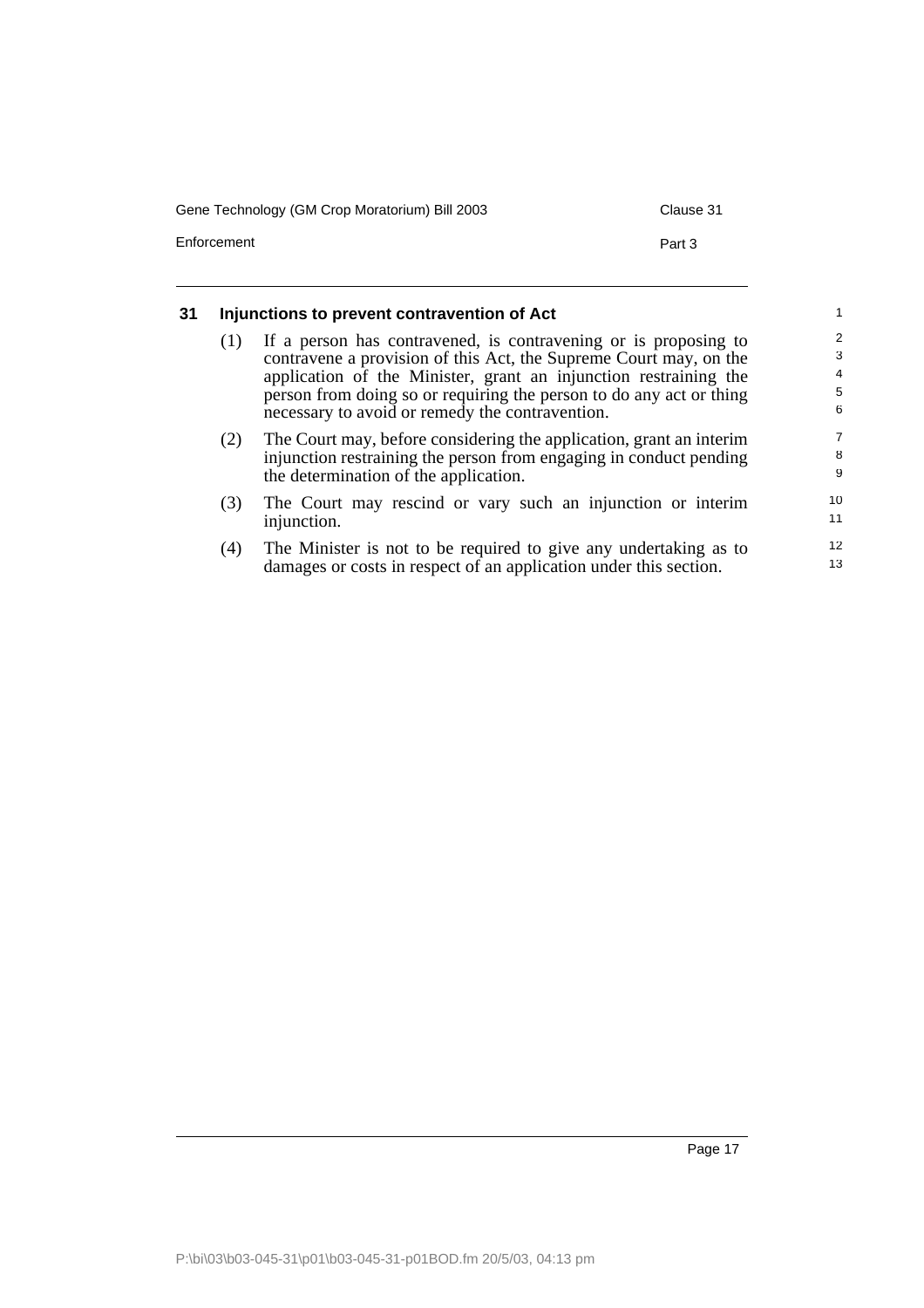Part 4 Miscellaneous

<span id="page-29-0"></span>

| Part 4<br><b>Miscellaneous</b> |
|--------------------------------|
|--------------------------------|

#### <span id="page-29-1"></span>**32 No compensation payable**

- (1) Compensation is not payable by or on behalf of the Crown in relation to anything that is authorised by or under this Act.
- (2) In this section:

*compensation* includes damages or any other form of monetary compensation.

1

*the Crown* means the Crown within the meaning of the *Crown Proceedings Act 1988*, and includes an officer, employee or agent of the Crown.

#### <span id="page-29-2"></span>**33 Summary proceedings for offences**

- (1) Proceedings for an offence against this Act or the regulations may be dealt with:
	- (a) summarily before a Local Court, or
	- (b) summarily before the Supreme Court in its summary jurisdiction.
- (2) If proceedings are brought in a Local Court, the maximum monetary penalty that the Local Court may impose for the offence is 100 penalty units or such other amount as may be prescribed by the regulations, despite any higher maximum monetary penalty provided in respect of the offence.

#### <span id="page-29-3"></span>**34 Penalty notices for certain offences**

- (1) An authorised officer may serve a penalty notice on a person if it appears to the officer that the person has committed an offence under this Act or the regulations, being an offence prescribed by the regulations.
- (2) A penalty notice is a notice to the effect that, if the person served does not wish to have the matter dealt with by a court, the person may pay, within the time and to the person specified in the notice, the amount of penalty prescribed by the regulations for the offence if dealt with under this section.
- (3) A penalty notice may be served personally or by post.
- (4) If the amount of penalty prescribed for an alleged offence is paid under this section, no person is liable to any further proceedings for the alleged offence.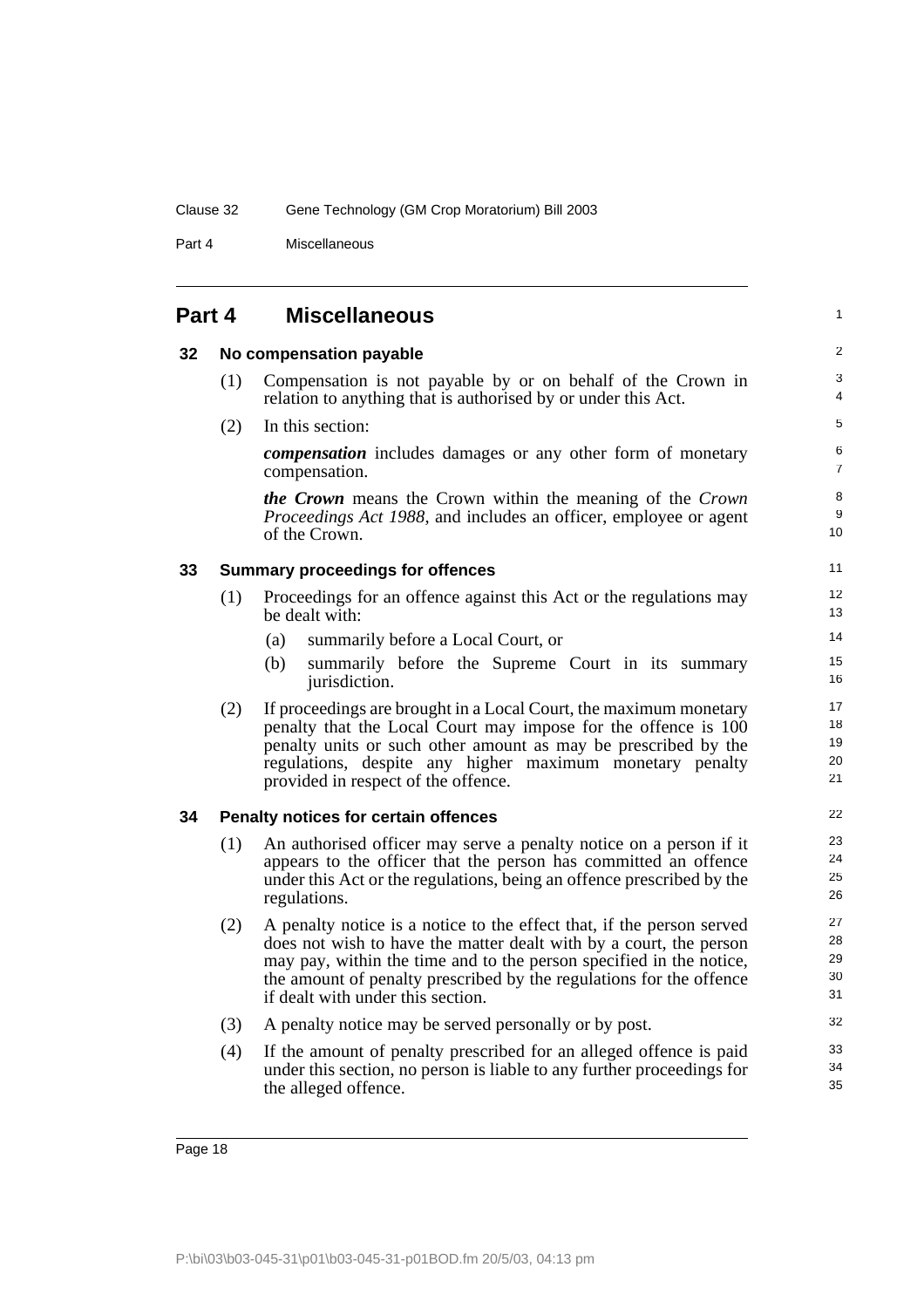Gene Technology (GM Crop Moratorium) Bill 2003 Clause 35

Miscellaneous **Part 4** 

<span id="page-30-1"></span><span id="page-30-0"></span>

|    | (5) |     | Payment under this section is not to be regarded as an admission of<br>liability for the purpose of, nor in any way as affecting or<br>prejudicing, any civil claim, action or proceedings arising out of the<br>same occurrence.                                                                           |
|----|-----|-----|-------------------------------------------------------------------------------------------------------------------------------------------------------------------------------------------------------------------------------------------------------------------------------------------------------------|
|    | (6) |     | The regulations may:                                                                                                                                                                                                                                                                                        |
|    |     | (a) | prescribe an offence for the purposes of this section by<br>specifying the offence or by referring to the provision creating<br>the offence, and                                                                                                                                                            |
|    |     | (b) | prescribe the amount of penalty payable for the offence if<br>dealt with under this section, and                                                                                                                                                                                                            |
|    |     | (c) | prescribe different amounts of penalties for different offences<br>or classes of offences.                                                                                                                                                                                                                  |
|    | (7) |     | The amount of a penalty prescribed under this section for an offence<br>must not exceed the maximum amount of penalty that could be<br>imposed for the offence by a court.                                                                                                                                  |
|    | (8) |     | This section does not limit the operation of any other provision of,<br>or made under, this or any other Act relating to proceedings which<br>may be taken in respect of offences.                                                                                                                          |
|    | (9) |     | In this section:                                                                                                                                                                                                                                                                                            |
|    |     |     | <i>authorised officer means:</i>                                                                                                                                                                                                                                                                            |
|    |     | (a) | an inspector, or                                                                                                                                                                                                                                                                                            |
|    |     | (b) | a person declared by the regulations to be an authorised<br>officer for the purposes of this section.                                                                                                                                                                                                       |
| 35 |     |     | Onus of proof concerning reasonable excuse                                                                                                                                                                                                                                                                  |
|    |     |     | In any proceedings for an offence against a provision of this Act or<br>the regulations, the onus of proving that a person had a reasonable<br>excuse (as referred to in the provision) lies with the defendant.                                                                                            |
| 36 |     |     | <b>Offences by corporations</b>                                                                                                                                                                                                                                                                             |
|    | (1) |     | If a corporation contravenes, whether by act or omission, any<br>provision of this Act or the regulations, each executive officer of the<br>corporation is taken to have contravened the same provision if the<br>person knowingly authorised or permitted the act or omission<br>constituting the offence. |
|    | (2) |     | A person may be proceeded against and convicted under a provision<br>pursuant to subsection $(1)$ whether or not the corporation has been<br>proceeded against or been convicted under that provision.                                                                                                      |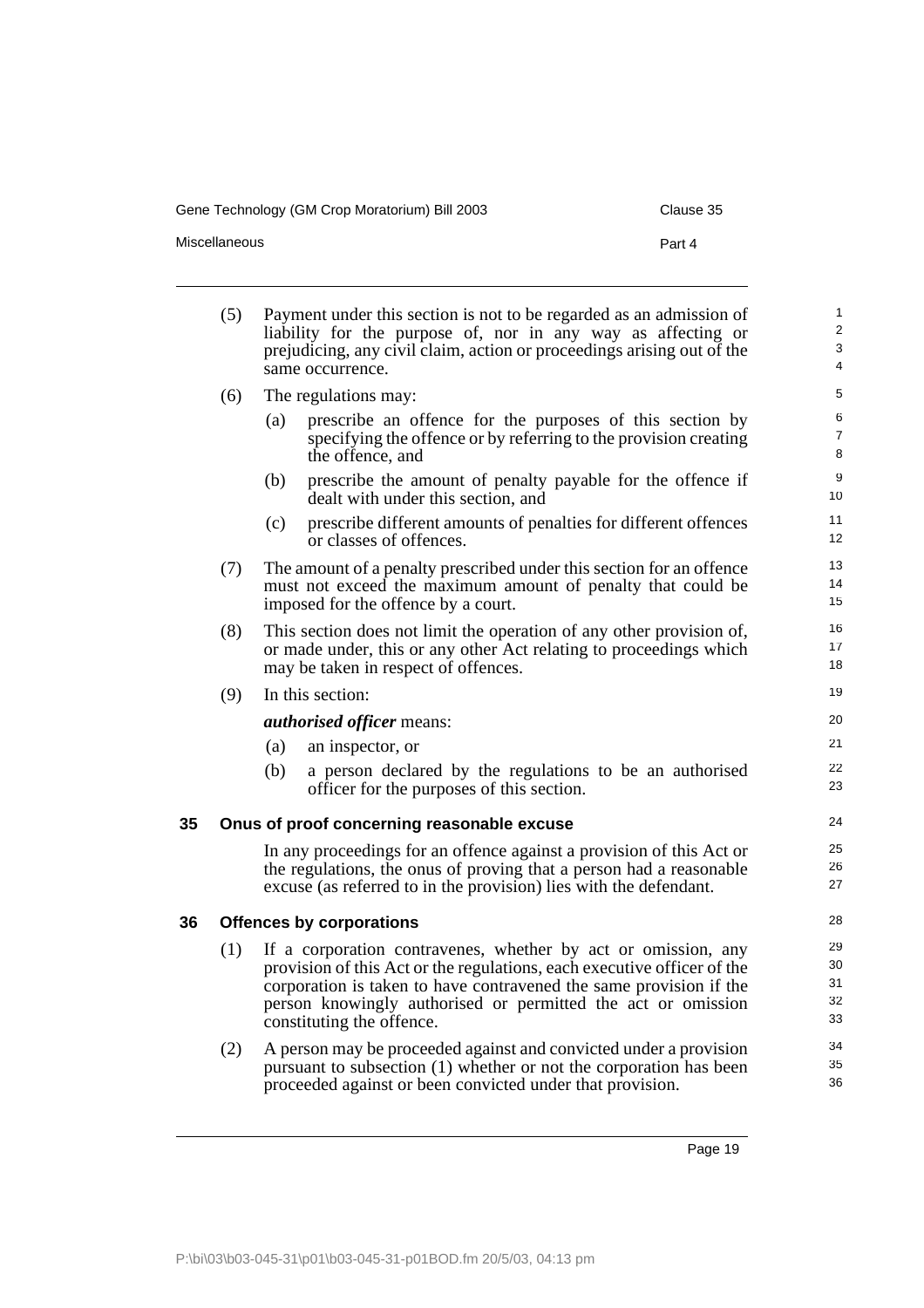#### Clause 37 Gene Technology (GM Crop Moratorium) Bill 2003

Part 4 Miscellaneous

| (3) | Nothing in subsection (1) prejudices or affects any liability imposed |
|-----|-----------------------------------------------------------------------|
|     | by a provision of this Act or the regulations on any corporation by   |
|     | which an offence against the provision is actually committed.         |

1 2 3

#### <span id="page-31-0"></span>**37 Delegation**

<span id="page-31-4"></span><span id="page-31-3"></span><span id="page-31-2"></span><span id="page-31-1"></span>

| 37 |                          | <b>Delegation</b>                                                                                                                                                                                                                                                                                                                          | 4                                      |  |
|----|--------------------------|--------------------------------------------------------------------------------------------------------------------------------------------------------------------------------------------------------------------------------------------------------------------------------------------------------------------------------------------|----------------------------------------|--|
|    | (1)                      | The Minister may delegate to the Director-General, or to an<br>authorised person, the exercise of any of the Minister's powers<br>under this Act or the regulations, other than the power to make an<br>order under Division 1 of Part 2, the power to give a direction or<br>authorisation under section 13 and this power of delegation. | 5<br>$\,6$<br>$\overline{7}$<br>8<br>9 |  |
|    | (2)                      | The Director-General may delegate to an authorised person the<br>exercise of:                                                                                                                                                                                                                                                              | 10<br>11                               |  |
|    |                          | (a)<br>any of the functions delegated to the Director-General by the<br>Minister, or                                                                                                                                                                                                                                                       | 12<br>13                               |  |
|    |                          | any of the other functions of the Director-General under this<br>(b)<br>Act or the regulations, other than this power of delegation.                                                                                                                                                                                                       | 14<br>15                               |  |
|    | (3)                      | In this section, <i>authorised person</i> means:                                                                                                                                                                                                                                                                                           | 16                                     |  |
|    |                          | a member of staff of the Department, or<br>(a)                                                                                                                                                                                                                                                                                             | 17                                     |  |
|    |                          | any person of a class prescribed by the regulations.<br>(b)                                                                                                                                                                                                                                                                                | 18                                     |  |
| 38 | <b>Describing plants</b> |                                                                                                                                                                                                                                                                                                                                            |                                        |  |
|    |                          | For the purposes of this Act, a plant may be described by its<br>scientific name, its common name or in any other way.                                                                                                                                                                                                                     | 20<br>21                               |  |
| 39 |                          | Savings, transitional and other provisions                                                                                                                                                                                                                                                                                                 | 22                                     |  |
|    |                          | Schedule 1 has effect.                                                                                                                                                                                                                                                                                                                     | 23                                     |  |
| 40 | <b>Amendment of Acts</b> |                                                                                                                                                                                                                                                                                                                                            |                                        |  |
|    |                          | The Acts specified in Schedule 2 are amended as set out in that<br>Schedule.                                                                                                                                                                                                                                                               |                                        |  |
| 41 | <b>Regulations</b>       |                                                                                                                                                                                                                                                                                                                                            |                                        |  |
|    | (1)                      | The Governor may make regulations, not inconsistent with this Act,<br>for or with respect to any matter that by this Act is required or<br>permitted to be prescribed or that is necessary or convenient to be<br>prescribed for carrying out or giving effect to this Act.                                                                | 28<br>29<br>30<br>31                   |  |
|    | (2)                      | The regulations may create offences punishable by a penalty not<br>exceeding 100 penalty units.                                                                                                                                                                                                                                            | 32<br>33                               |  |
|    |                          |                                                                                                                                                                                                                                                                                                                                            |                                        |  |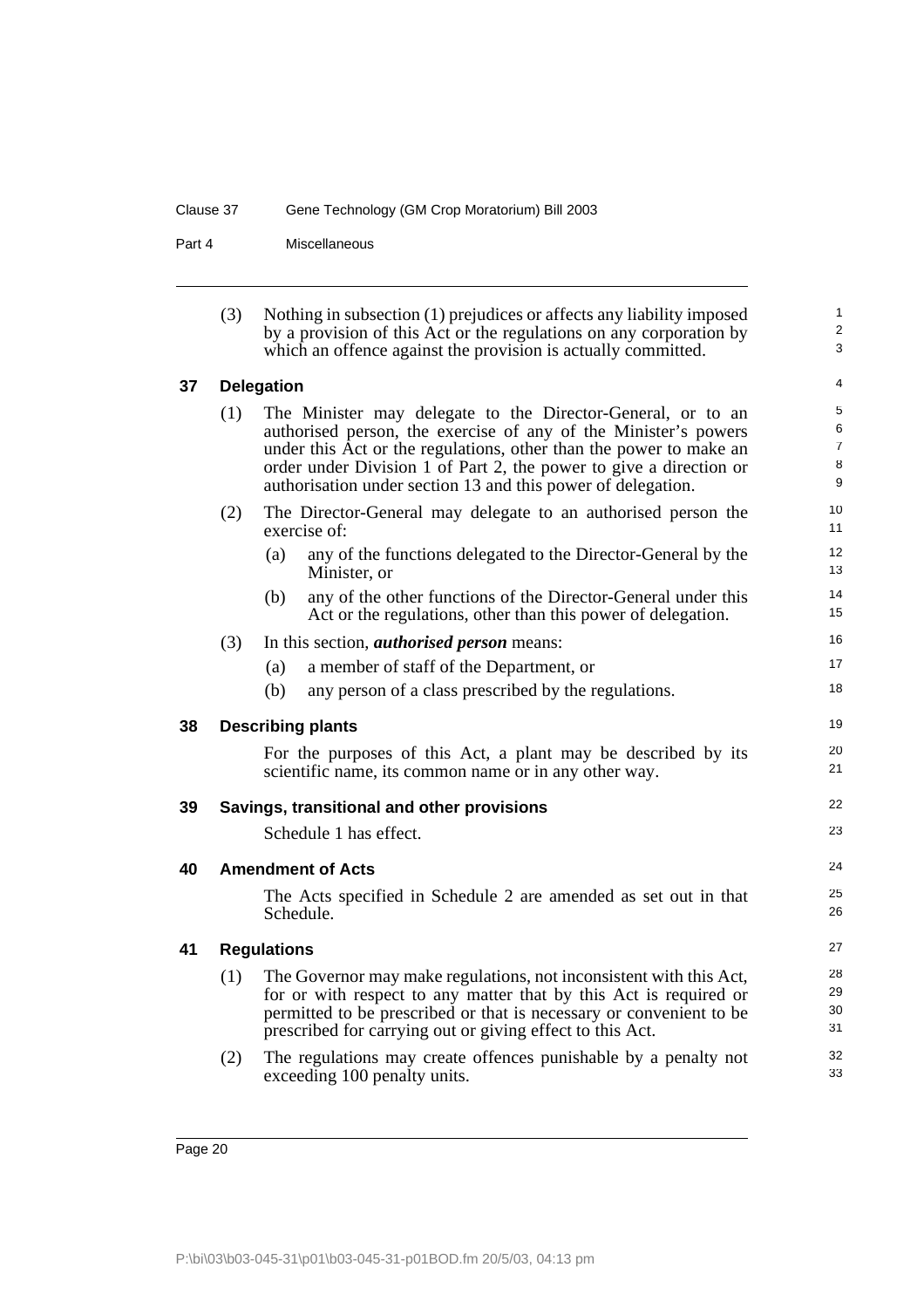<span id="page-32-0"></span>

| 42<br><b>Expiry of Act</b>                     |           |  |
|------------------------------------------------|-----------|--|
| <b>Miscellaneous</b>                           | Part 4    |  |
| Gene Technology (GM Crop Moratorium) Bill 2003 | Clause 42 |  |

This Act expires on 3 March 2006.

1 2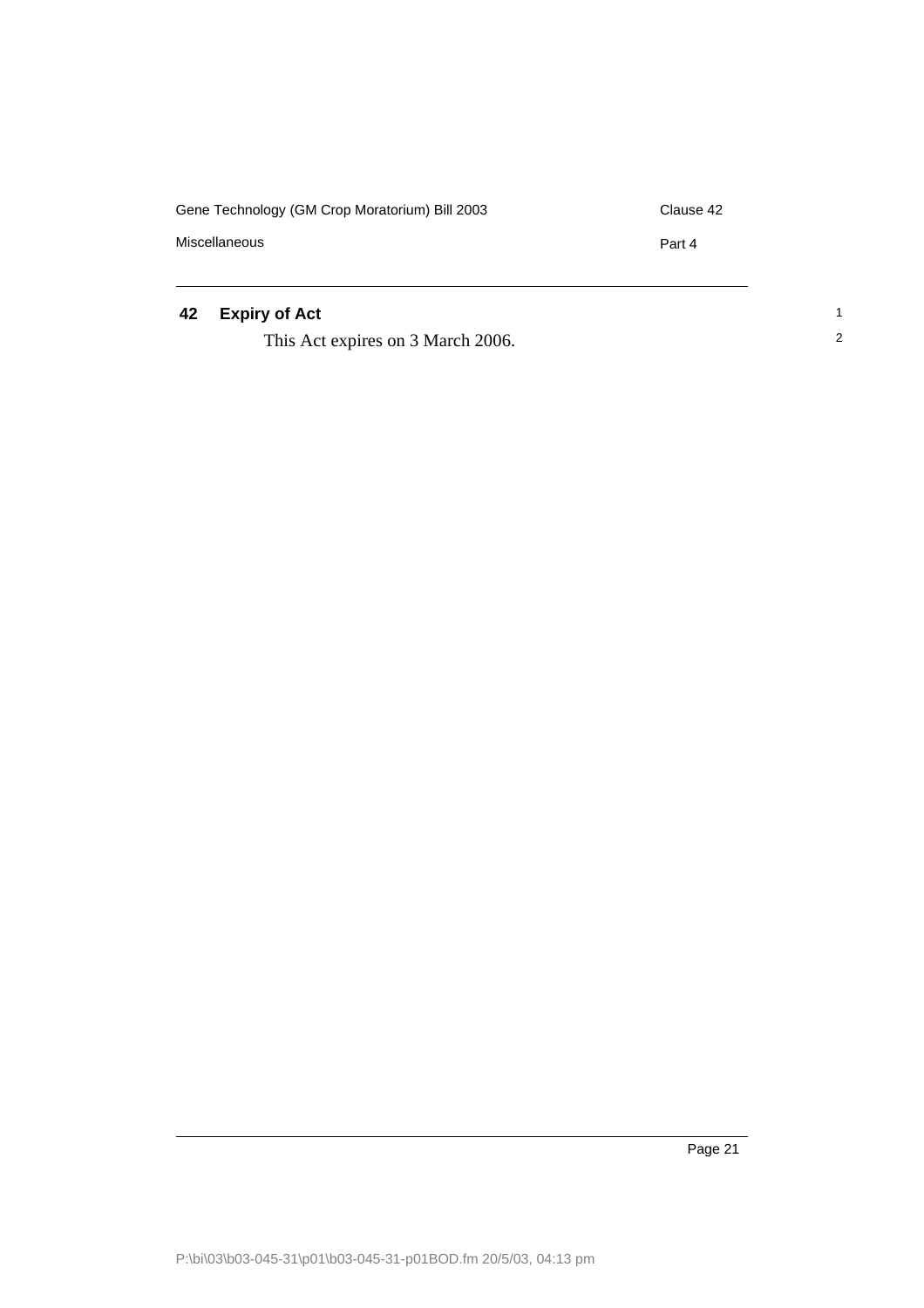Schedule 1 Savings, transitional and other provisions

## <span id="page-33-0"></span>**Schedule 1 Savings, transitional and other provisions**

(Section 39)

1 2

| Part 1        |     |                    | <b>General</b>                                                                                                                                                                                                                                                                                              | 3                                        |
|---------------|-----|--------------------|-------------------------------------------------------------------------------------------------------------------------------------------------------------------------------------------------------------------------------------------------------------------------------------------------------------|------------------------------------------|
| 1             |     | <b>Regulations</b> |                                                                                                                                                                                                                                                                                                             | $\overline{4}$                           |
|               | (1) |                    | The regulations may contain provisions of a savings or transitional<br>nature consequent on the enactment of the following Acts:                                                                                                                                                                            | 5<br>6                                   |
|               |     | this Act           |                                                                                                                                                                                                                                                                                                             | $\overline{7}$                           |
|               | (2) |                    | Any such provision may, if the regulations so provide, take effect<br>from the date of assent to the Act concerned or a later date.                                                                                                                                                                         | 8<br>9                                   |
|               | (3) |                    | To the extent to which any such provision takes effect from a date<br>that is earlier than the date of its publication in the Gazette, the<br>provision does not operate so as:                                                                                                                             | 10 <sup>1</sup><br>11<br>12 <sup>2</sup> |
|               |     | (a)                | to affect, in a manner prejudicial to any person (other than the<br>State or an authority of the State), the rights of that person<br>existing before the date of its publication, or                                                                                                                       | 13<br>14<br>15                           |
|               |     | (b)                | to impose liabilities on any person (other than the State or an<br>authority of the State) in respect of anything done or omitted<br>to be done before the date of its publication.                                                                                                                         | 16<br>17<br>18                           |
| <b>Part 2</b> |     |                    | Provisions consequent on the enactment of<br>this Act                                                                                                                                                                                                                                                       | 19<br>20                                 |
| $\mathbf{2}$  |     |                    | Matter occurring before moratorium order made                                                                                                                                                                                                                                                               | 21                                       |
|               |     |                    | A moratorium order extends to plants that were planted before the<br>making of the order, including plants that were planted before the<br>date of assent to this Act, however, an act or omission occurring<br>before the making of the order does not constitute an offence in<br>relation to that order. | 22<br>23<br>24<br>25<br>26               |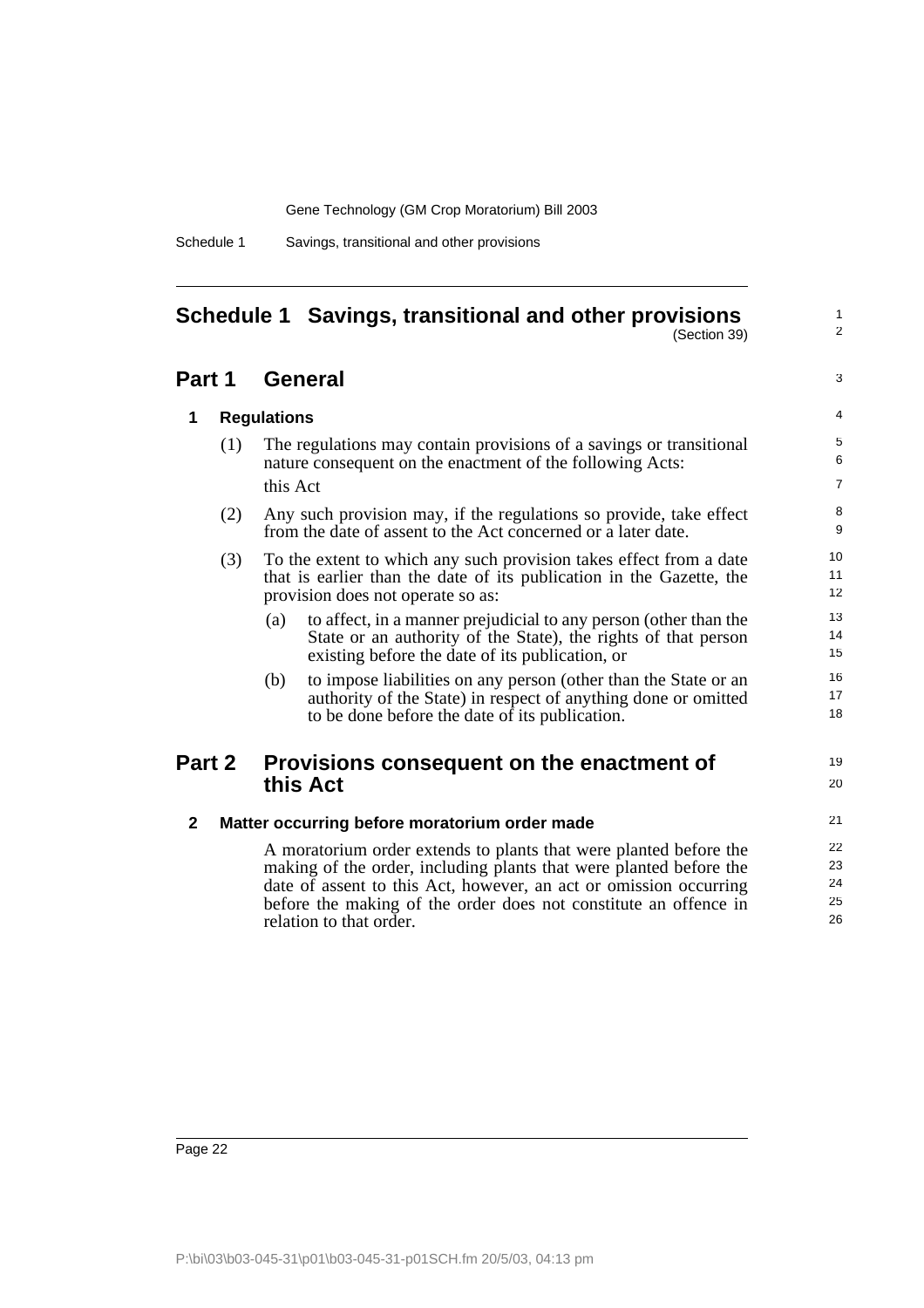Amendment of Acts Schedule 2

 $\bar{\nu}$ 

l,

<span id="page-34-0"></span>

|                  | <b>Schedule 2 Amendment of Acts</b><br>(Section 40)                                                                        | 1<br>$\overline{2}$ |
|------------------|----------------------------------------------------------------------------------------------------------------------------|---------------------|
| 2.1              | <b>Gene Technology (GM Crop Moratorium) Act 2003</b>                                                                       | 3                   |
| $[1]$            | Section 23 Provisions relating to exercise of powers                                                                       | 4                   |
|                  | Omit "Search Warrants Act 1985" from section 23 (3).                                                                       | 5                   |
|                  | Insert instead "Law Enforcement (Powers and Responsibilities) Act<br>2002".                                                | 6<br>$\overline{7}$ |
| $[2]$            | <b>Section 28 Search warrants</b>                                                                                          | 8                   |
|                  | Omit "authorised justice" wherever occurring from section 28 (1) and (2).                                                  | 9                   |
|                  | Insert instead "authorised officer".                                                                                       | 10                  |
| $[3]$            | <b>Section 28 (3)</b>                                                                                                      | 11                  |
|                  | Omit "Part 3 of the Search Warrants Act 1985".                                                                             | 12                  |
|                  | Insert instead "Division 4 of Part 5 of the Law Enforcement (Powers and<br>Responsibilities) Act 2002".                    | 13<br>14            |
| $[4]$            | <b>Section 28 (4)</b>                                                                                                      | 15                  |
|                  | Omit the subsection. Insert instead:                                                                                       | 16                  |
|                  | In this section:<br>(4)                                                                                                    | 17                  |
|                  | <i>authorised officer</i> has the same meaning as it has in the Law<br>Enforcement (Powers and Responsibilities) Act 2002. | 18<br>19            |
| $2.2\phantom{0}$ | <b>Fines Act 1996 No 99</b>                                                                                                | 20                  |
|                  | Schedule 1 Statutory provisions under which penalty notices<br>issued                                                      | 21<br>22            |
|                  | Insert in alphabetical order:                                                                                              | 23                  |
|                  | Gene Technology (GM Crop Moratorium) Act 2003, section<br>34                                                               | 24<br>25            |